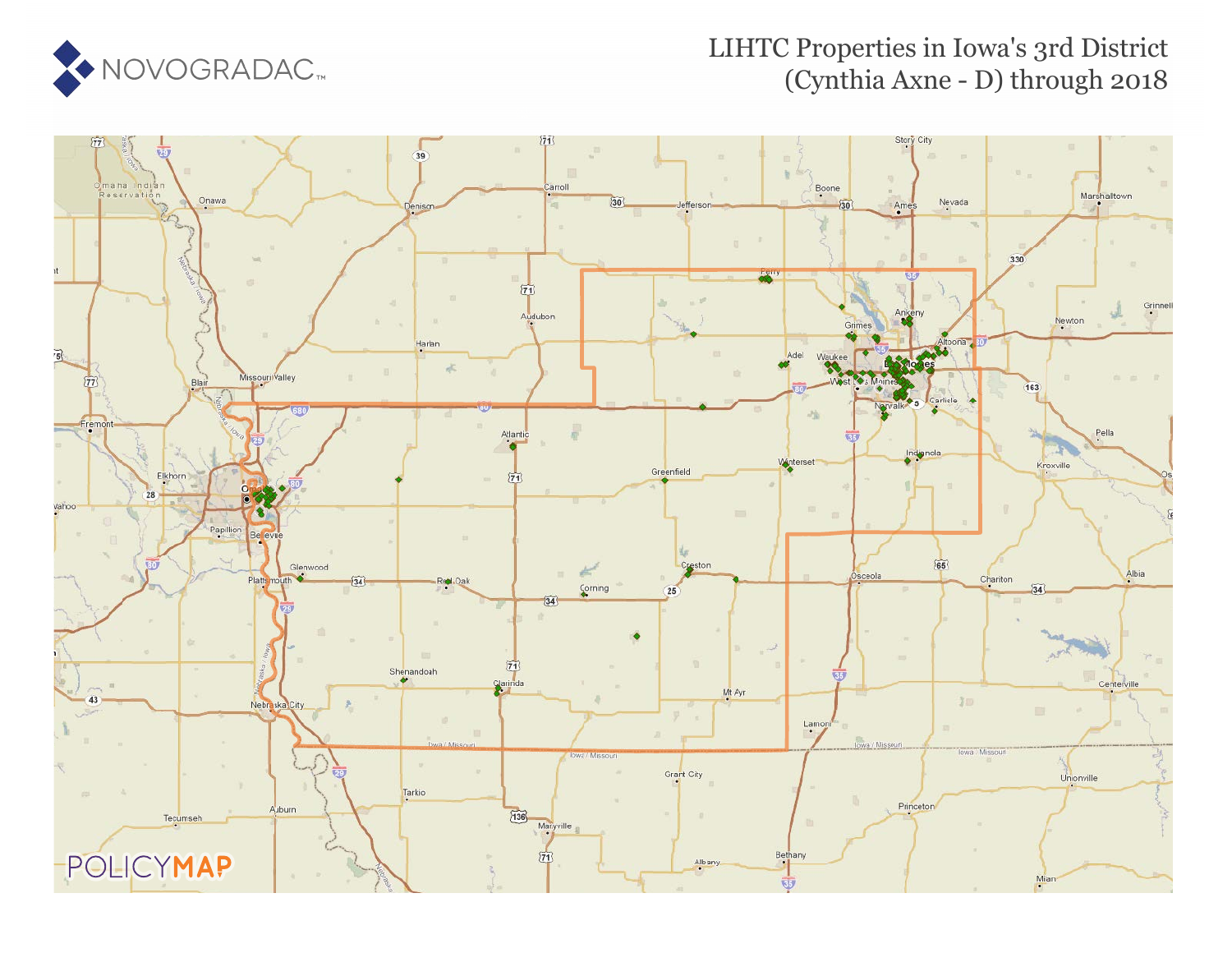| <b>Project Name</b>                          | <b>Address</b>                                                         | City                                                 | <b>State</b> | <b>Zip Code</b> | Nonprofit<br><b>Sponsor</b> | <b>Allocation</b><br><b>Year</b> | <b>Annual</b><br><b>Allocated</b><br><b>Amount</b> | <b>Year Placed<br/>in Service</b> | <b>Construction Type</b> | <b>Total</b><br><b>Units</b>             | Low<br><b>Income</b><br><b>Units</b> | <b>Rent or</b><br><b>Income</b><br><b>Ceiling</b> | <b>Credit</b><br>Percentage Bond | Tax-<br><b>Exempt</b> | <b>HUD Multi-</b><br>Family<br><b>Financing/Rental</b><br><b>Assistance</b> |
|----------------------------------------------|------------------------------------------------------------------------|------------------------------------------------------|--------------|-----------------|-----------------------------|----------------------------------|----------------------------------------------------|-----------------------------------|--------------------------|------------------------------------------|--------------------------------------|---------------------------------------------------|----------------------------------|-----------------------|-----------------------------------------------------------------------------|
| <b>CHAPELRIDGE AT</b><br><b>JOHNSTON</b>     | 6820 GABLES<br>WAY                                                     | <b>JOHNSTON</b>                                      | IA           | 50131           |                             | Insufficient<br>Data             | $\$0$                                              | Insufficient<br>Data              | Not Indicated            | 173                                      | $\bf{0}$                             |                                                   | Not<br>Indicated                 |                       |                                                                             |
| 1613 S 13TH ST                               |                                                                        | 1613 S 13TH ST COUNCIL BLUFFS IA                     |              | 51501           |                             | 1988                             | $\$0$                                              | Insufficient<br>Data              | Not Indicated            | 3                                        | $\overline{\mathbf{3}}$              |                                                   | Not<br>Indicated                 |                       |                                                                             |
| DEER RIDGE II APTS                           | $\begin{tabular}{ll} 6009 CRESTON & DES MOINES \\ AVE & \end{tabular}$ |                                                      | IA           | 50321           |                             | Insufficient<br>Data             | $\$0$                                              | Insufficient<br>Data              | Not Indicated            | 25                                       | $\bf{0}$                             |                                                   | <b>Not</b><br>Indicated          |                       |                                                                             |
| HICKORY GROVE APTS 4010 E 42ND ST DES MOINES |                                                                        |                                                      | IA           | 50317           |                             | Insufficient<br>Data             | $\$0$                                              | Insufficient<br>Data              | Not Indicated            | 38                                       | $\bf{0}$                             |                                                   | Not<br>Indicated                 |                       |                                                                             |
| LYN CROSSING APTS                            | $2000\,\mathrm{MEADOW}\quad$ DES MOINES CHASE LN                       |                                                      | IA           | 50320           |                             | Insufficient<br>Data             | $\$0$                                              | Insufficient<br>Data              | Not Indicated            | 45                                       | $\bf{0}$                             |                                                   | <b>Not</b><br>Indicated          |                       |                                                                             |
| MAPLE GROVE VILLAS                           |                                                                        | $8602\text{ WESTOWN}\xspace$ WEST DES MOINES IA PKWY |              | 50266           |                             | Insufficient<br>Data             | $\$0$                                              | Insufficient<br>Data              | Not Indicated            | 236                                      | $\bf{0}$                             |                                                   | Not<br>Indicated                 |                       |                                                                             |
| PARKSIDE EAST II<br><b>APTS</b>              | 3560 E<br>DOUGLAS AVE                                                  | <b>DES MOINES</b>                                    | IA           | 50317           |                             | Insufficient<br>Data             | $\$0$                                              | Insufficient<br>Data              | Not Indicated            | 17                                       | $\bf{0}$                             |                                                   | Not<br>Indicated                 |                       |                                                                             |
| PARKWILD I                                   | DR                                                                     | 649 PARKWILD COUNCIL BLUFFS IA                       |              | 51503           |                             | Insufficient<br>Data             | $\$0$                                              | Insufficient<br>Data              | Not Indicated            | 48                                       | $\bf{0}$                             |                                                   | Not<br>Indicated                 |                       |                                                                             |
| 1598 LINDEN ST                               | 1598 LINDEN ST GRANGER                                                 |                                                      | IA           | 50109           |                             | 1989                             | \$0                                                | Insufficient<br>Data              | Not Indicated            | 12                                       | 12                                   |                                                   | Not<br>Indicated                 |                       |                                                                             |
| <b>SILVER OAKS</b>                           | 979 OAKRIDGE<br>DR                                                     | <b>DES MOINES</b>                                    | IA           | 50314           |                             | Insufficient<br>Data             | $\$0$                                              | Insufficient<br>Data              | Not Indicated            | 39                                       | $\bf{0}$                             |                                                   | Not<br>Indicated                 |                       |                                                                             |
| WINDFIELD WEST II<br><b>APTS</b>             | 105 SE<br><b>WINDFIELD</b><br>PKWY                                     | <b>WAUKEE</b>                                        | IA           | 50263           |                             | Insufficient<br>Data             | $\$0$                                              | Insufficient<br>Data              | Not Indicated            | 47                                       | $\bf{0}$                             |                                                   | Not<br>Indicated                 |                       |                                                                             |
| RICHARD L PETERSEN<br>(ACKWORTH<br>PROPERTY) | $\operatorname{AVE}$                                                   | 1904 SEVENTH COUNCIL BLUFFS IA                       |              | 51501           |                             | 1987                             | \$926                                              | 1987                              | Not Indicated            | $\overline{\phantom{a}}$<br>$\mathbf{1}$ |                                      |                                                   | Not<br>Indicated                 |                       |                                                                             |
| TRACY H MCCURDY                              | <b>ST</b>                                                              | $320$ STUTSMAN $\,$ COUNCIL BLUFFS $\,$ IA           |              | 51503           |                             | 1987                             | \$940                                              | 1987                              | Not Indicated            | $\mathbf{1}$                             | $\mathbf{1}$                         |                                                   | Not<br>Indicated                 |                       |                                                                             |

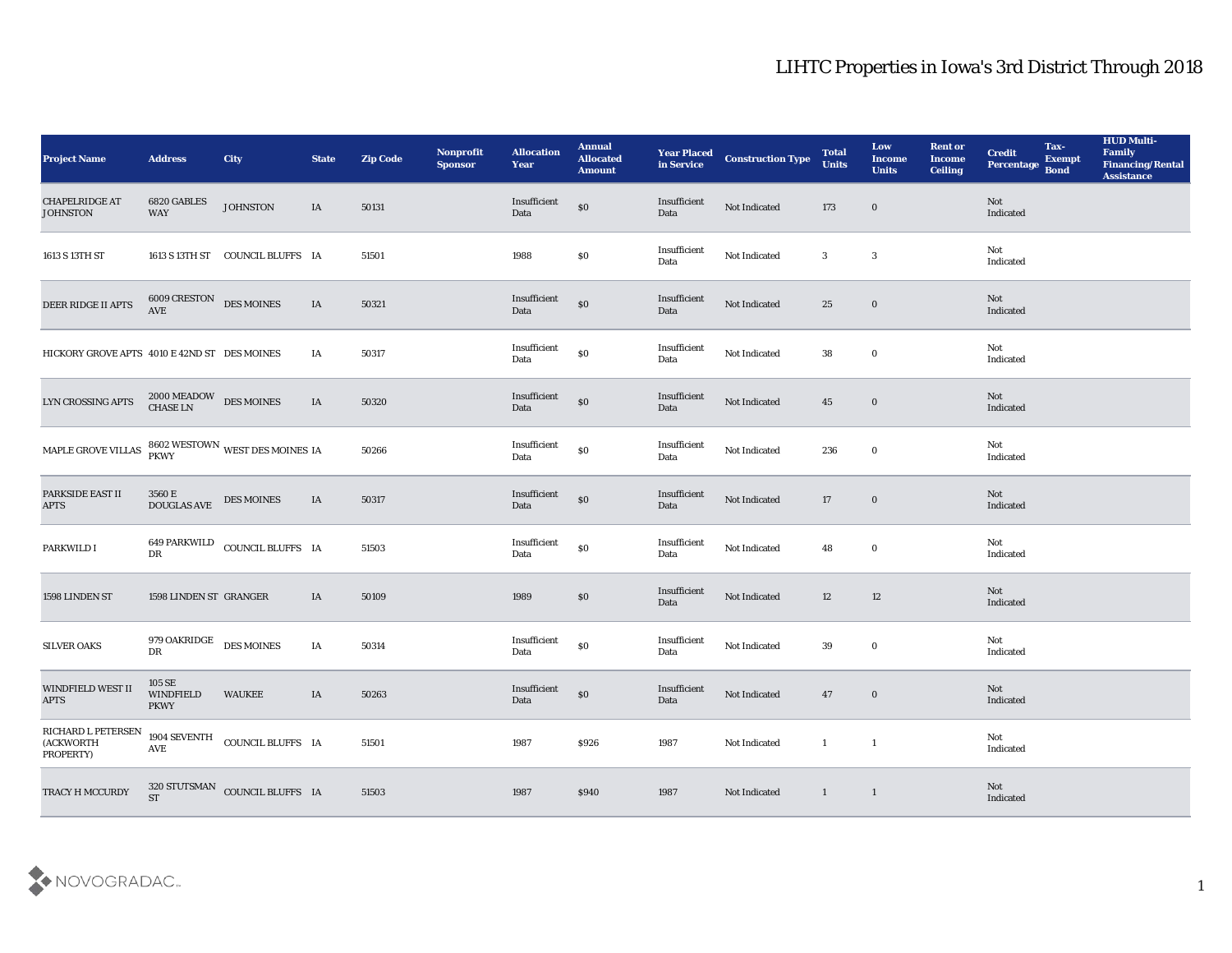| <b>Project Name</b>                                                    | <b>Address</b>                                     | City                            | <b>State</b> | <b>Zip Code</b> | Nonprofit<br><b>Sponsor</b> | <b>Allocation</b><br>Year | <b>Annual</b><br><b>Allocated</b><br><b>Amount</b> | <b>Year Placed</b><br>in Service | <b>Construction Type</b> | <b>Total</b><br><b>Units</b> | Low<br><b>Income</b><br><b>Units</b> | <b>Rent or</b><br><b>Income</b><br><b>Ceiling</b> | <b>Credit</b><br>Percentage           | Tax-<br><b>Exempt</b><br><b>Bond</b> | <b>HUD Multi-</b><br>Family<br><b>Financing/Rental</b><br><b>Assistance</b> |
|------------------------------------------------------------------------|----------------------------------------------------|---------------------------------|--------------|-----------------|-----------------------------|---------------------------|----------------------------------------------------|----------------------------------|--------------------------|------------------------------|--------------------------------------|---------------------------------------------------|---------------------------------------|--------------------------------------|-----------------------------------------------------------------------------|
| <b>RICHARD L PETERSEN</b><br><b>COUNCIL BLUFFS</b><br><b>PROPERTY)</b> | <b>765 AVE D</b>                                   | COUNCIL BLUFFS IA               |              | 51503           |                             | 1987                      | \$897                                              | 1987                             | Not Indicated            | $\mathbf{1}$                 | $\mathbf{1}$                         |                                                   | Not<br>Indicated                      |                                      |                                                                             |
| 112 E DOUGLAS AVE                                                      | $112\,\mathrm{E}\,\mathrm{DOUGLAS}$ DES MOINES AVE |                                 | IA           | 50313           |                             | 1988                      | \$1,921                                            | 1988                             | Not Indicated            | $\mathbf{1}$                 | $\mathbf{1}$                         |                                                   | Not<br>Indicated                      |                                      |                                                                             |
| <b>1279 PARK AVE</b>                                                   |                                                    | 127 PARK AVE COUNCIL BLUFFS IA  |              | 51503           |                             | 1988                      | \$9,235                                            | 1988                             | Not Indicated            | $5\phantom{.0}$              | $\overline{4}$                       |                                                   | Not<br>Indicated                      |                                      |                                                                             |
| 1331 MORTON AVE                                                        | 1331 MORTON<br>AVE                                 | <b>DES MOINES</b>               | $\rm IA$     | 50316           |                             | 1988                      | \$1,523                                            | 1988                             | Not Indicated            | $\mathbf{1}$                 | $\mathbf{1}$                         |                                                   | Not<br>Indicated                      |                                      |                                                                             |
| 1613 & 1615 DES MOINES 1613 DES<br>MOINES ST                           |                                                    | DES MOINES                      | IA           | 50316           |                             | 1988                      | \$1,858                                            | 1988                             | Not Indicated            | $\boldsymbol{2}$             | $\boldsymbol{2}$                     |                                                   | Not<br>Indicated                      |                                      |                                                                             |
| 83 & 87 GLENVIEW DR                                                    | 83 GLENVIEW<br>DR                                  | COUNCIL BLUFFS IA               |              | 51501           |                             | 1988                      | \$6,281                                            | 1988                             | Not Indicated            | $\boldsymbol{2}$             | $\boldsymbol{2}$                     |                                                   | Not<br>Indicated                      |                                      |                                                                             |
| <b>CANDLERIDGE OF</b><br><b>INDIANOLA</b>                              | 1205 E IOWA<br><b>AVE</b>                          | <b>INDIANOLA</b>                | IA           | 50125           |                             | 1987                      | \$21,013                                           | 1988                             | Not Indicated            | 22                           | 22                                   |                                                   | Not<br>Indicated                      |                                      |                                                                             |
| 38 E GRAY ST                                                           | 38 E GRAY ST                                       | <b>DES MOINES</b>               | IA           | 50315           |                             | 1988                      | \$0                                                | 1988                             | Not Indicated            | $\mathbf{1}$                 | $\mathbf{1}$                         |                                                   | Not<br>Indicated                      |                                      |                                                                             |
| <b>JOHN BECKMAN</b>                                                    |                                                    | 605 N 40TH ST COUNCIL BLUFFS IA |              | 51501           |                             | 1988                      | \$6,670                                            | 1988                             | Not Indicated            | $\boldsymbol{2}$             | $\boldsymbol{2}$                     |                                                   | Not<br>Indicated                      |                                      |                                                                             |
| <b>LARRY A WEST</b>                                                    |                                                    | 609 N 40TH ST COUNCIL BLUFFS IA |              | 51501           |                             | 1988                      | \$6,846                                            | 1988                             | Not Indicated            | $\boldsymbol{2}$             | $\mathbf{2}$                         |                                                   | Not<br>Indicated                      |                                      |                                                                             |
| RONALD M ANDERSON 613 N 40TH ST COUNCIL BLUFFS IA                      |                                                    |                                 |              | 51501           |                             | 1988                      | \$6,738                                            | 1988                             | Not Indicated            | $\mathbf{2}$                 | $\boldsymbol{2}$                     |                                                   | Not<br>Indicated                      |                                      |                                                                             |
| <b>INDIANOLA PARK</b><br><b>APTS II</b>                                | 1409 E IOWA<br>AVE                                 | <b>INDIANOLA</b>                | $\rm IA$     | 50125           |                             | 1988                      | \$28,695                                           | 1988                             | Not Indicated            | 24                           | 24                                   |                                                   | $\operatorname{\bf Not}$<br>Indicated |                                      |                                                                             |
| 1303 22ND ST                                                           | 1303 22ND ST                                       | <b>DES MOINES</b>               | IA           | 50311           |                             | 1989                      | \$0                                                | 1989                             | Not Indicated            | $\boldsymbol{2}$             | $\boldsymbol{2}$                     |                                                   | Not<br>Indicated                      |                                      |                                                                             |

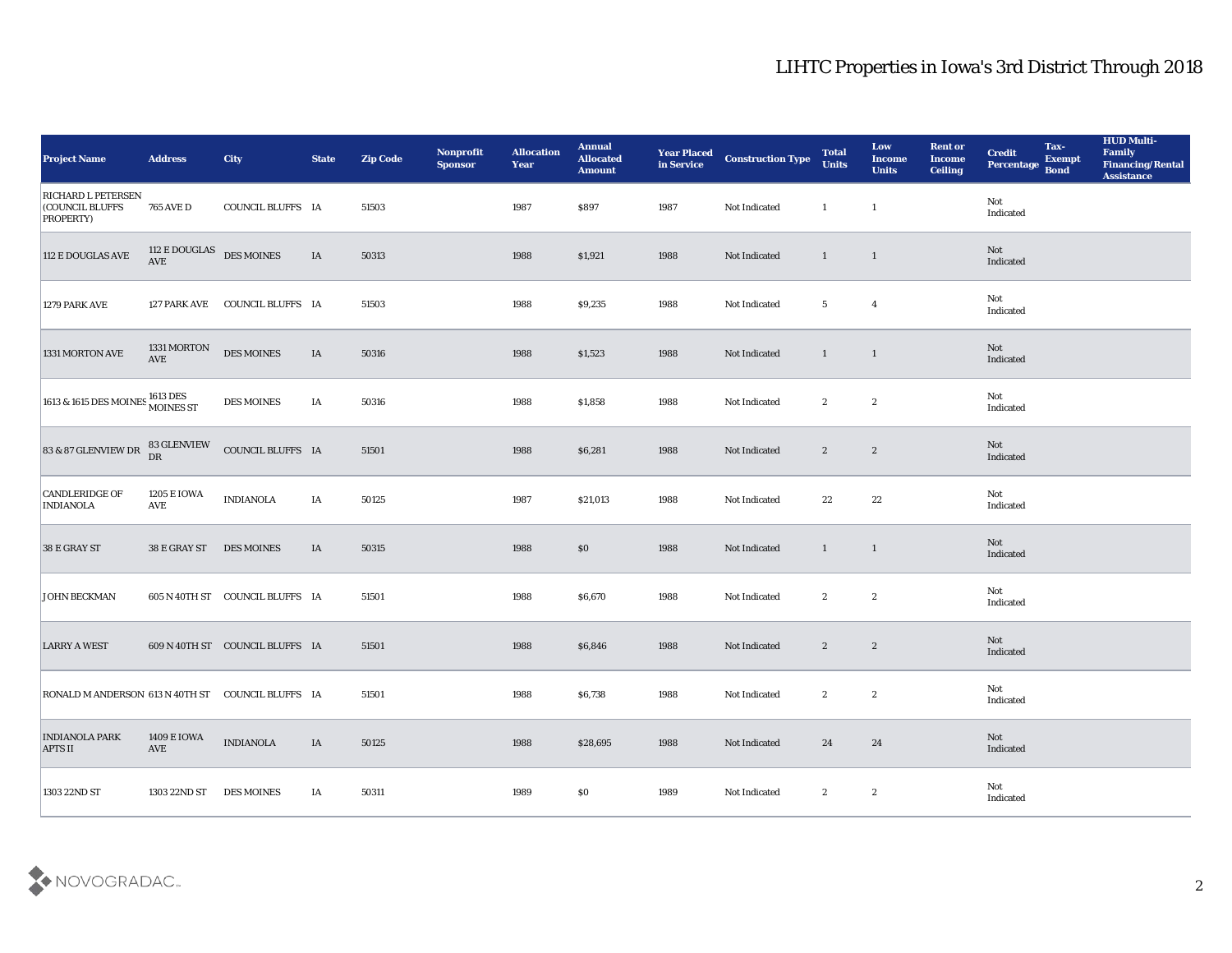| <b>Project Name</b>                          | <b>Address</b>                                   | <b>City</b>                     | <b>State</b> | <b>Zip Code</b> | Nonprofit<br><b>Sponsor</b> | <b>Allocation</b><br>Year | <b>Annual</b><br><b>Allocated</b><br><b>Amount</b> | <b>Year Placed<br/>in Service</b> | <b>Construction Type</b> | <b>Total</b><br><b>Units</b> | Low<br><b>Income</b><br><b>Units</b> | <b>Rent or</b><br><b>Income</b><br><b>Ceiling</b> | <b>Credit</b><br>Percentage | Tax-<br><b>Exempt</b><br><b>Bond</b> | <b>HUD Multi-</b><br>Family<br><b>Financing/Rental</b><br><b>Assistance</b> |
|----------------------------------------------|--------------------------------------------------|---------------------------------|--------------|-----------------|-----------------------------|---------------------------|----------------------------------------------------|-----------------------------------|--------------------------|------------------------------|--------------------------------------|---------------------------------------------------|-----------------------------|--------------------------------------|-----------------------------------------------------------------------------|
| 1805 8TH ST                                  | 1805 EIGHTH ST DES MOINES                        |                                 | IA           | 50314           |                             | 1989                      | $\$0$                                              | 1989                              | Not Indicated            | $\mathbf{1}$                 | $\overline{1}$                       |                                                   | Not<br>Indicated            |                                      |                                                                             |
| MCCORD MANOR OF<br><b>INDIANOLA</b>          | $2010$ W FOURTH $_{\rm INDIANOLA}$<br><b>AVE</b> |                                 | IA           | 50125           |                             | 1989                      | \$105,814                                          | 1989                              | Not Indicated            | 81                           | 81                                   |                                                   | Not<br>Indicated            |                                      |                                                                             |
| 2107 27TH ST                                 | 2107 27TH ST                                     | <b>DES MOINES</b>               | IA           | 50310           |                             | 1989                      | \$0                                                | 1989                              | Not Indicated            | $\mathbf{2}$                 | $\mathbf{2}$                         |                                                   | Not<br>Indicated            |                                      |                                                                             |
| 2348 DEAN AVE                                | 2348 DEAN AVE DES MOINES                         |                                 | IA           | 50317           |                             | 1989                      | \$0\$                                              | 1989                              | Not Indicated            | 6                            | $\sqrt{5}$                           |                                                   | Not<br>Indicated            |                                      |                                                                             |
| 2420 E 37TH CT                               | 2420 E 37TH CT DES MOINES                        |                                 | IA           | 50317           |                             | 1989                      | \$1,782                                            | 1989                              | Not Indicated            | $\mathbf{1}$                 | $\mathbf{1}$                         |                                                   | Not<br>Indicated            |                                      |                                                                             |
| NADINE APTS                                  | 2600 KINGMAN DES MOINES<br>$\operatorname{BLVD}$ |                                 | IA           | 50311           |                             | 1989                      | \$40,602                                           | 1989                              | Not Indicated            | 19                           | 19                                   |                                                   | Not<br>Indicated            |                                      |                                                                             |
| 27-31 GLENVIEW DR                            | 27 GLENVIEW<br>${\rm DR}$                        | COUNCIL BLUFFS IA               |              | 51501           |                             | 1989                      | \$6,282                                            | 1989                              | Not Indicated            | $\mathbf{2}$                 | $\mathbf{2}$                         |                                                   | Not<br>Indicated            |                                      |                                                                             |
| 2719-2721 SECOND AVE                         | $2719\,\mathrm{SECOND}$<br><b>AVE</b>            | COUNCIL BLUFFS IA               |              | 51501           |                             | 1989                      | \$6,016                                            | 1989                              | Not Indicated            | $\boldsymbol{2}$             | $\boldsymbol{2}$                     |                                                   | Not<br>Indicated            |                                      |                                                                             |
| 28-32 GLENVIEW DR                            | <b>28 GLENVIEW</b><br>DR                         | COUNCIL BLUFFS IA               |              | 51501           |                             | 1989                      | \$6,483                                            | 1989                              | Not Indicated            | $\mathbf{2}$                 | $\boldsymbol{2}$                     |                                                   | Not<br>Indicated            |                                      |                                                                             |
| 35 39 GLENVIEW<br><b>DRIVE</b>               | 35 GLENVIEW<br>DR                                | COUNCIL BLUFFS IA               |              | 51501           |                             | 1989                      | \$6,093                                            | 1989                              | Not Indicated            | $\boldsymbol{2}$             | $\boldsymbol{2}$                     |                                                   | Not<br>Indicated            |                                      |                                                                             |
| 3117 E WASHINGTON<br><b>AVE</b>              | 3117 E<br>WASHINGTON DES MOINES<br>AVE           |                                 | IA           | 50317           |                             | 1989                      | \$13                                               | 1989                              | Not Indicated            | $\mathbf{1}$                 | $\mathbf{1}$                         |                                                   | Not<br>Indicated            |                                      |                                                                             |
| <b>BEN JAMES</b><br>PARTNERSHIP NO 2         |                                                  | 3407 11TH AVE COUNCIL BLUFFS IA |              | 51501           |                             | 1989                      | \$11,092                                           | 1989                              | Not Indicated            | $\overline{4}$               | $\overline{\mathbf{4}}$              |                                                   | Not<br>Indicated            |                                      |                                                                             |
| <b>BUTTNER &amp; PATTON</b><br><b>DUPLEX</b> | 36 GLENVIEW<br>${\rm DR}$                        | COUNCIL BLUFFS IA               |              | 51501           |                             | 1989                      | \$6,483                                            | 1989                              | Not Indicated            | $\mathbf{2}$                 | $\boldsymbol{2}$                     |                                                   | Not<br>Indicated            |                                      |                                                                             |

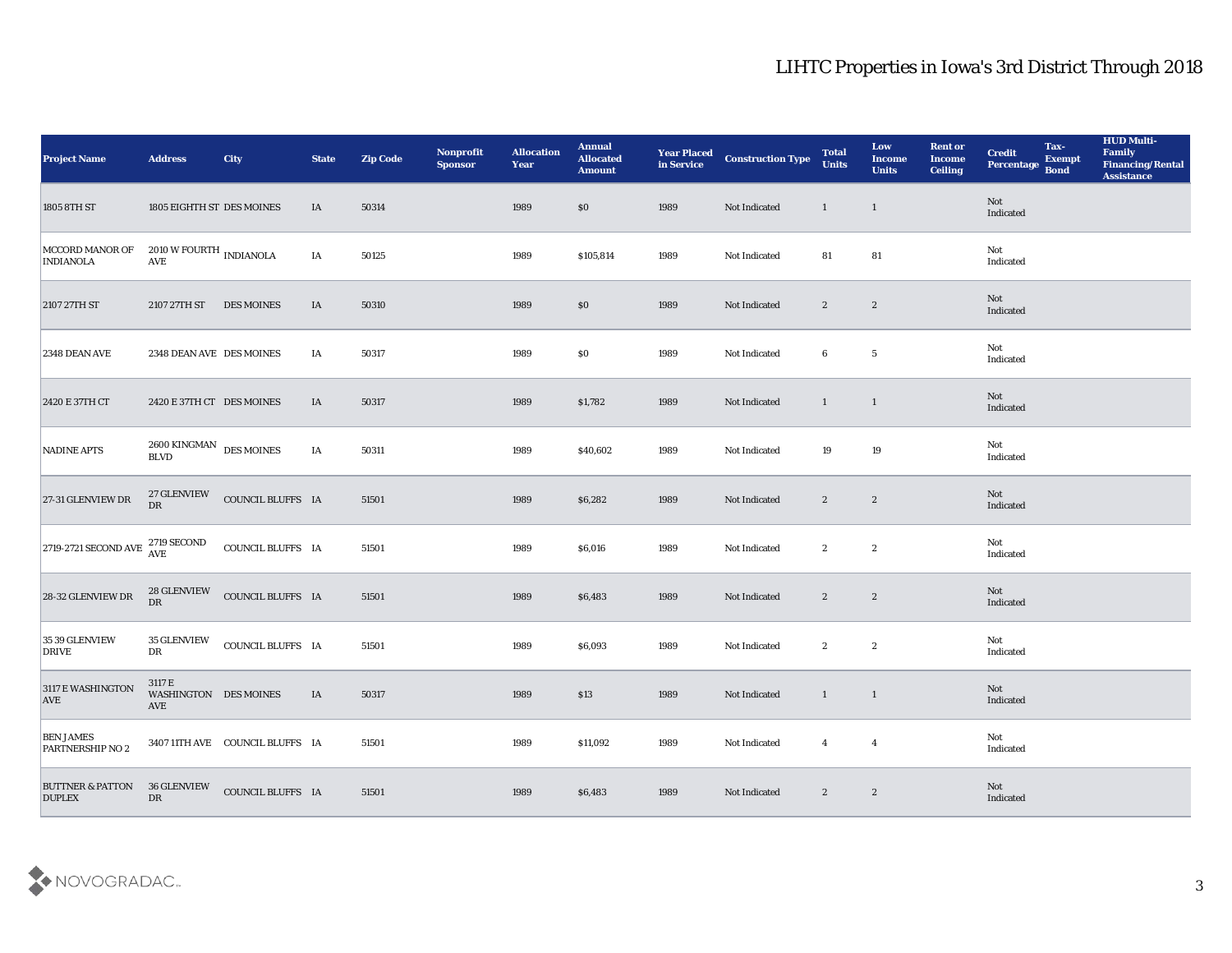| <b>Project Name</b>                         | <b>Address</b>             | City              | <b>State</b> | <b>Zip Code</b> | Nonprofit<br><b>Sponsor</b> | <b>Allocation</b><br><b>Year</b> | <b>Annual</b><br><b>Allocated</b><br><b>Amount</b> | <b>Year Placed</b><br>in Service | <b>Construction Type</b> | <b>Total</b><br><b>Units</b> | Low<br><b>Income</b><br><b>Units</b> | <b>Rent or</b><br><b>Income</b><br><b>Ceiling</b> | <b>Credit</b><br>Percentage | Tax-<br><b>Exempt</b><br><b>Bond</b> | <b>HUD Multi-</b><br>Family<br><b>Financing/Rental</b><br><b>Assistance</b> |
|---------------------------------------------|----------------------------|-------------------|--------------|-----------------|-----------------------------|----------------------------------|----------------------------------------------------|----------------------------------|--------------------------|------------------------------|--------------------------------------|---------------------------------------------------|-----------------------------|--------------------------------------|-----------------------------------------------------------------------------|
| <b>SOUTHERN KNOLLS</b><br><b>APTS</b>       | 3708 SE 14TH ST DES MOINES |                   | IA           | 50320           |                             | 1989                             | \$82,602                                           | 1989                             | Not Indicated            | 72                           | 72                                   |                                                   | Not<br>Indicated            |                                      |                                                                             |
| 4122 & 4124 AVENUE C 4122 AVE C             |                            | COUNCIL BLUFFS IA |              | 51501           |                             | 1989                             | \$6,392                                            | 1989                             | Not Indicated            | $\boldsymbol{2}$             | $\boldsymbol{2}$                     |                                                   | Not<br>Indicated            |                                      |                                                                             |
| <b>BEN JAMES</b><br><b>PARTNERSHIP NO 1</b> | 4123 AVE C                 | COUNCIL BLUFFS IA |              | 51501           |                             | 1989                             | \$11,195                                           | 1989                             | Not Indicated            | $\overline{4}$               | $\overline{4}$                       |                                                   | Not<br>Indicated            |                                      |                                                                             |
| 4128 & 4130 AVENUE C 4128 AVE C             |                            | COUNCIL BLUFFS IA |              | 51501           |                             | 1989                             | \$6,680                                            | 1989                             | Not Indicated            | $\boldsymbol{2}$             | $\boldsymbol{2}$                     |                                                   | Not<br>Indicated            |                                      |                                                                             |
| <b>4134-4136 AVENUE C</b>                   | 4134 AVE C                 | COUNCIL BLUFFS IA |              | 51501           |                             | 1989                             | \$6,422                                            | 1989                             | Not Indicated            | $\boldsymbol{2}$             | $\boldsymbol{2}$                     |                                                   | Not<br>Indicated            |                                      |                                                                             |
| 44-48 GLENVIEW DR                           | <b>44 GLENVIEW</b><br>DR   | COUNCIL BLUFFS IA |              | 51501           |                             | 1989                             | \$6,483                                            | 1989                             | Not Indicated            | $\boldsymbol{2}$             | $\boldsymbol{2}$                     |                                                   | Not<br>Indicated            |                                      |                                                                             |
| HOUGHTON-DUPLEX                             | 59 GLENVIEW<br>DR          | COUNCIL BLUFFS IA |              | 51501           |                             | 1989                             | \$6,257                                            | 1989                             | Not Indicated            | $\boldsymbol{2}$             | $\boldsymbol{2}$                     |                                                   | Not<br>Indicated            |                                      |                                                                             |
| 697 18TH ST                                 | 697 18TH ST                | <b>DES MOINES</b> | IA           | 50314           |                             | 1989                             | $\$0$                                              | 1989                             | Not Indicated            | $\mathbf{1}$                 | $\mathbf{1}$                         |                                                   | Not<br>Indicated            |                                      |                                                                             |
| JAN MANOR APTS                              | 810 S R ST                 | <b>INDIANOLA</b>  | IA           | 50125           |                             | 1989                             | \$31,706                                           | 1989                             | Not Indicated            | 60                           | 60                                   |                                                   | Not<br>Indicated            |                                      |                                                                             |
| <b>BLUFFS TOWERS APTS 32 PEARL ST</b>       |                            | COUNCIL BLUFFS IA |              | 51503           |                             | 1989                             | \$39,455                                           | 1989                             | Not Indicated            | 70                           | 70                                   |                                                   | Not<br>Indicated            |                                      |                                                                             |
| CARLISLE PARK APTS 1225 HARDIN<br>IІ        | DR                         | CARLISLE          | IA           | 50047           |                             | 1989                             | \$27,216                                           | 1989                             | Not Indicated            | 24                           | 24                                   |                                                   | Not<br>Indicated            |                                      |                                                                             |
| <b>GREENFIELD PARK</b><br><b>APTS</b>       | 503 SE SIXTH ST GREENFIELD |                   | IA           | 50849           |                             | 1989                             | \$26,100                                           | 1989                             | Not Indicated            | 24                           | 24                                   |                                                   | Not<br>Indicated            |                                      |                                                                             |
| <b>ROBIN MANOR APTS</b>                     | 801 S R ST                 | <b>INDIANOLA</b>  | IA           | 50125           |                             | 1989                             | \$46,530                                           | 1989                             | Not Indicated            | 72                           | $72\,$                               |                                                   | Not<br>Indicated            |                                      |                                                                             |

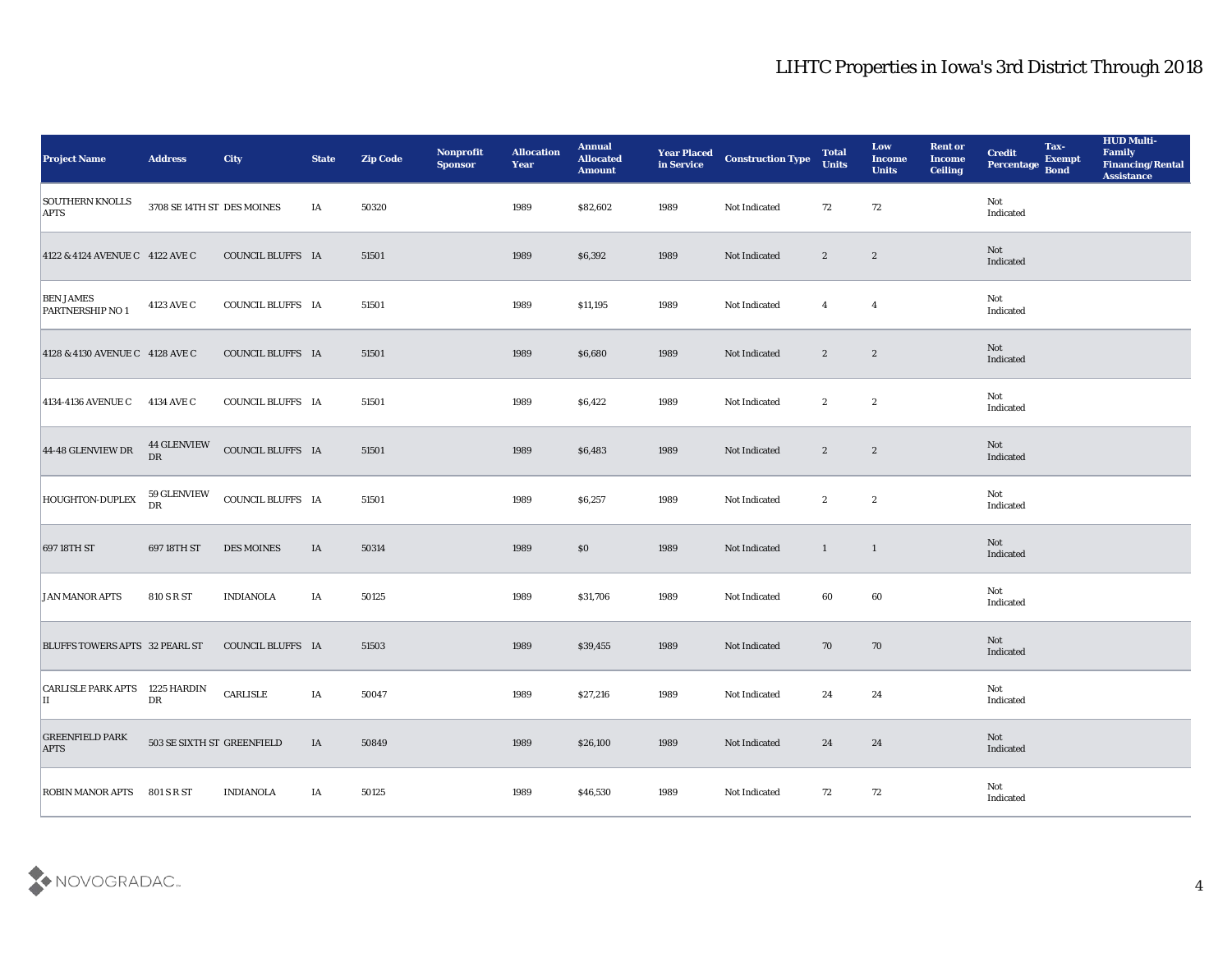| <b>Project Name</b>                           | <b>Address</b>                                  | City                             | <b>State</b> | <b>Zip Code</b> | Nonprofit<br><b>Sponsor</b> | <b>Allocation</b><br><b>Year</b> | <b>Annual</b><br><b>Allocated</b><br><b>Amount</b> | <b>Year Placed</b><br>in Service | <b>Construction Type</b> | <b>Total</b><br><b>Units</b> | Low<br><b>Income</b><br><b>Units</b> | <b>Rent or</b><br><b>Income</b><br><b>Ceiling</b> | <b>Credit</b><br>Percentage Bond | Tax-<br><b>Exempt</b> | <b>HUD Multi-</b><br>Family<br><b>Financing/Rental</b><br><b>Assistance</b> |
|-----------------------------------------------|-------------------------------------------------|----------------------------------|--------------|-----------------|-----------------------------|----------------------------------|----------------------------------------------------|----------------------------------|--------------------------|------------------------------|--------------------------------------|---------------------------------------------------|----------------------------------|-----------------------|-----------------------------------------------------------------------------|
| 1211 E 36TH CT                                | 1211 E 36TH CT DES MOINES                       |                                  | IA           | 50317           |                             | 1989                             | \$1,867                                            | 1990                             | Not Indicated            | $\mathbf{1}$                 | $\overline{1}$                       |                                                   | Not<br>Indicated                 |                       |                                                                             |
| 1618 OAKLAND AVE                              | 1618 OAKLAND DES MOINES<br>$\operatorname{AVE}$ |                                  | IA           | 50314           |                             | 1989                             | \$0                                                | 1990                             | Not Indicated            | $\overline{4}$               | $\overline{4}$                       |                                                   | Not<br>Indicated                 |                       |                                                                             |
| 3205 12TH AVE                                 |                                                 | 3205 12TH AVE COUNCIL BLUFFS IA  |              | 51501           |                             | 1989                             | $\$0$                                              | 1990                             | Not Indicated            | 12                           | 12                                   |                                                   | Not<br>Indicated                 |                       |                                                                             |
| 1513 DES MOINES ST                            | 1513 DES<br><b>MOINES ST</b>                    | <b>DES MOINES</b>                | IA           | 50316           |                             | 1990                             | \$1,296                                            | 1990                             | Not Indicated            | 3                            | $\mathbf{3}$                         |                                                   | Not<br>Indicated                 |                       |                                                                             |
| <b>ELMCREST APTS</b>                          | 423 E PHILIP ST DES MOINES                      |                                  | IA           | 50315           |                             | 1989                             | \$0                                                | 1990                             | Not Indicated            | 78                           | 78                                   |                                                   | Not<br>Indicated                 |                       |                                                                             |
| <b>SUMMERWOOD APTS</b>                        | 5271 DAKOTA<br>${\rm DR}$                       | WEST DES MOINES IA               |              | 50265           |                             | 1990                             | \$385,037                                          | 1990                             | Not Indicated            | 86                           | 86                                   |                                                   | Not<br>Indicated                 |                       |                                                                             |
| <b>KENWOOD APTS</b>                           | 5345 SE FIFTH<br>ST                             | <b>DES MOINES</b>                | IA           | 50315           |                             | 1989                             | \$211,702                                          | 1990                             | Not Indicated            | 60                           | 60                                   |                                                   | Not<br>Indicated                 |                       |                                                                             |
| NORWALK PARK APTS 918 E 17TH ST NORWALK       |                                                 |                                  | IA           | 50211           |                             | 1990                             | \$18,373                                           | 1990                             | Not Indicated            | 16                           | 16                                   |                                                   | Not<br>Indicated                 |                       |                                                                             |
| <b>CANDLERIDGE APTS</b><br><b>OF RUNNELLS</b> | <b>608 BROWN ST RUNNELLS</b>                    |                                  | IA           | 50237           |                             | 1991                             | \$14,058                                           | 1991                             | Not Indicated            | 15                           | 15                                   |                                                   | Not<br>Indicated                 |                       |                                                                             |
| <b>ASHBROOKE APTS</b><br><b>PHASE I</b>       | <b>301 NE</b><br>$\texttt{DELAWARE}$ ANKENY     |                                  | IA           | 50021           |                             | 1989                             | \$340,860                                          | 1991                             | Not Indicated            | 120                          | 120                                  |                                                   | Not<br>Indicated                 |                       |                                                                             |
| <b>BEACAM APTS III</b>                        | 200 SW SIXTH<br><b>ST</b>                       | <b>STUART</b>                    | IA           | 50250           |                             | 1991                             | \$8,542                                            | 1991                             | Not Indicated            | 8                            | $8\phantom{1}$                       |                                                   | Not<br>Indicated                 |                       |                                                                             |
| <b>CANDLERIDGE APTS</b><br><b>OF PERRY I</b>  | 820 18TH ST                                     | <b>PERRY</b>                     | IA           | 50220           |                             | 1990                             | \$22,425                                           | 1991                             | Not Indicated            | 23                           | $23\,$                               |                                                   | Not<br>Indicated                 |                       |                                                                             |
| <b>KELLEY APTS</b>                            |                                                 | 2815 S 12TH ST COUNCIL BLUFFS IA |              | 51501           |                             | 1990                             | \$6,698                                            | 1991                             | Not Indicated            | $\mathbf{2}$                 | $\boldsymbol{2}$                     |                                                   | <b>Not</b><br>Indicated          |                       |                                                                             |

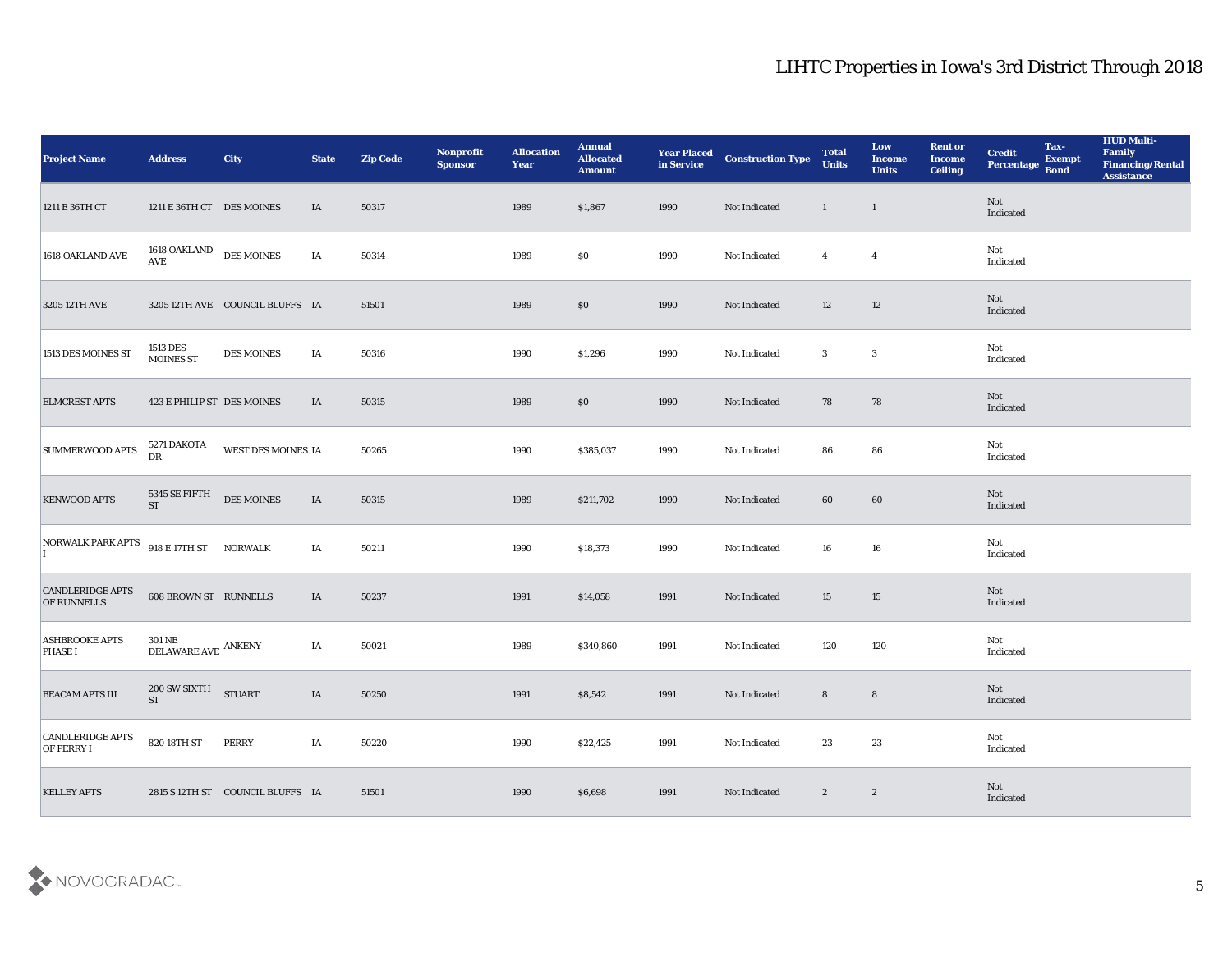| <b>Project Name</b>                                | <b>Address</b>                            | <b>City</b>       | <b>State</b> | <b>Zip Code</b> | Nonprofit<br>Sponsor   | <b>Allocation</b><br><b>Year</b> | <b>Annual</b><br><b>Allocated</b><br><b>Amount</b> | <b>Year Placed</b><br>in Service | <b>Construction Type</b> | <b>Total</b><br><b>Units</b> | Low<br><b>Income</b><br><b>Units</b> | <b>Rent or</b><br><b>Income</b><br><b>Ceiling</b> | <b>Credit</b><br>Percentage | Tax-<br><b>Exempt</b><br><b>Bond</b> | <b>HUD Multi-</b><br>Family<br><b>Financing/Rental</b><br><b>Assistance</b> |
|----------------------------------------------------|-------------------------------------------|-------------------|--------------|-----------------|------------------------|----------------------------------|----------------------------------------------------|----------------------------------|--------------------------|------------------------------|--------------------------------------|---------------------------------------------------|-----------------------------|--------------------------------------|-----------------------------------------------------------------------------|
| <b>ROSEWOOD APTS</b>                               | $221\,\mathrm{E}$ MCKINLEY AVE DES MOINES |                   | IA           | 50315           |                        | 1990                             | \$79,740                                           | 1991                             | Not Indicated            | 48                           | 48                                   |                                                   | Not<br>Indicated            |                                      |                                                                             |
| <b>UNION PLACE</b>                                 | 5201 S UNION<br><b>ST</b>                 | DES MOINES        | IA           | 50315           |                        | 1989                             | \$56,574                                           | 1991                             | Not Indicated            | 24                           | 24                                   |                                                   | Not<br>Indicated            |                                      |                                                                             |
| <b>6TH &amp; HICKMAN APTS</b>                      | 603 ALLISON<br><b>AVE</b>                 | <b>DES MOINES</b> | IA           | 50314           | Yes                    | 1991                             | \$35,303                                           | 1992                             | Not Indicated            | 47                           | 47                                   |                                                   | Not<br>Indicated            |                                      |                                                                             |
| <b>CANDLERIDGE APTS</b><br>OF BONDURANT            | 515 BRICK ST SE BONDURANT                 |                   | IA           | 50035           | No                     | 1992                             | \$22,193                                           | 1992                             | Not Indicated            | 23                           | 23                                   |                                                   | Not<br>Indicated            |                                      |                                                                             |
| CRESTON PARK APTS 402 N OAK ST                     |                                           | <b>CRESTON</b>    | IA           | 50801           | No                     | 1991                             | \$32,506                                           | 1992                             | Not Indicated            | 24                           | 24                                   |                                                   | Not<br>Indicated            |                                      |                                                                             |
| <b>EAST RIDGE APTS</b>                             | 1431 E 40TH ST DES MOINES                 |                   | IA           | 50317           | No                     | Insufficient<br>Data             | \$0                                                | 1992                             | Not Indicated            | $\overline{4}$               | $\overline{\mathbf{4}}$              |                                                   | Not<br>Indicated            |                                      |                                                                             |
| <b>GLENVIEW PROJECT</b>                            | 99 GLENVIEW<br>DR                         | COUNCIL BLUFFS IA |              | 51501           | No                     | 1992                             | \$26,754                                           | 1992                             | Not Indicated            | 8                            | 8                                    |                                                   | Not<br>Indicated            |                                      |                                                                             |
| THE QUADS APTS                                     | 5201 SE FIFTH<br><b>ST</b>                | <b>DES MOINES</b> | IA           | 50315           | No                     | 1991                             | \$13,966                                           | 1992                             | Not Indicated            | $\overline{4}$               | $\overline{4}$                       |                                                   | Not<br>Indicated            |                                      |                                                                             |
| <b>LENOX PARK APTS</b>                             | 601 E OHIO ST LENOX                       |                   | IA           | 50851           | $\mathbf{No}$          | 1991                             | \$19,054                                           | 1992                             | Not Indicated            | 16                           | 16                                   |                                                   | Not<br>Indicated            |                                      |                                                                             |
| <b>NORTH PARK PLACE</b>                            | 1322 EIGHTH ST DES MOINES                 |                   | IA           | 50314           | No                     | 1991                             | \$80,742                                           | 1992                             | Not Indicated            | 12                           | 12                                   |                                                   | Not<br>Indicated            |                                      |                                                                             |
| <b>STEWART PARK APTS</b>                           | 1401 CAPITOL<br><b>AVE</b>                | <b>DES MOINES</b> | IA           | 50316           | No                     | 1990                             | \$187,107                                          | 1992                             | Not Indicated            | 18                           | 18                                   |                                                   | Not<br>Indicated            |                                      |                                                                             |
| <b>WINTERSET PARK</b><br>APTS III - 08-24          | 1019 N EIGHTH WINTERSET<br>AVE            |                   | $\rm IA$     | 50273           | $\mathbf{N}\mathbf{o}$ | 1991                             | \$31,336                                           | 1992                             | Not Indicated            | 24                           | 24                                   |                                                   | Not<br>Indicated            |                                      |                                                                             |
| 13TH & FOREST<br><b>SINGLE FAMILY</b><br>HOUSING I | 1312 13TH ST                              | <b>DES MOINES</b> | IA           | 50314           | Yes                    | 1992                             | \$82,140                                           | 1993                             | Not Indicated            | 10                           | $10\,$                               |                                                   | Not<br>Indicated            |                                      |                                                                             |

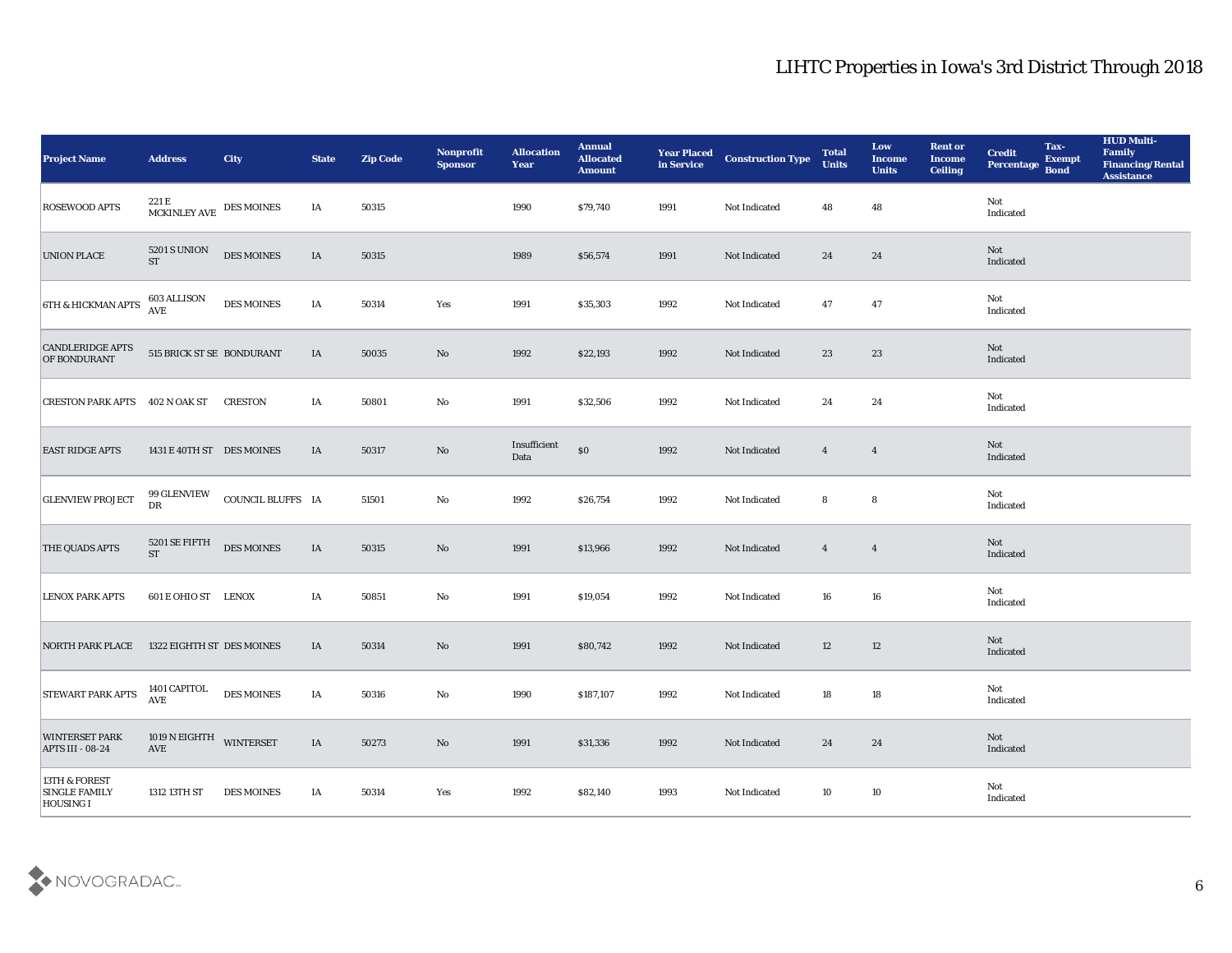| <b>Project Name</b>                                        | <b>Address</b>                                                    | <b>City</b>                     | <b>State</b> | <b>Zip Code</b> | Nonprofit<br><b>Sponsor</b> | <b>Allocation</b><br><b>Year</b> | <b>Annual</b><br><b>Allocated</b><br><b>Amount</b> | <b>Year Placed</b><br>in Service | <b>Construction Type</b> | <b>Total</b><br><b>Units</b> | Low<br><b>Income</b><br><b>Units</b> | <b>Rent or</b><br><b>Income</b><br>Ceiling | <b>Credit</b><br>Percentage    | Tax-<br><b>Exempt</b><br><b>Bond</b> | <b>HUD Multi-</b><br>Family<br><b>Financing/Rental</b><br><b>Assistance</b> |
|------------------------------------------------------------|-------------------------------------------------------------------|---------------------------------|--------------|-----------------|-----------------------------|----------------------------------|----------------------------------------------------|----------------------------------|--------------------------|------------------------------|--------------------------------------|--------------------------------------------|--------------------------------|--------------------------------------|-----------------------------------------------------------------------------|
| <b>ASHBROOKE PHASE II</b>                                  | $401\,\mathrm{NE}$ $$\,\mathrm{ANKENY}$$ DELAWARE AVE $\,$ ANKENY |                                 | IA           | 50021           | No                          | 1991                             | \$224,850                                          | 1993                             | Not Indicated            | 62                           | 50                                   |                                            | Not<br>Indicated               |                                      |                                                                             |
| CANDLERIDGE APTS<br><b>OF WAUKEE</b>                       | 200 LAUREL ST WAUKEE                                              |                                 | IA           | 50263           | No                          | 1992                             | \$22,700                                           | 1993                             | Not Indicated            | 23                           | 23                                   |                                            | Not<br>Indicated               |                                      |                                                                             |
| <b>DARA INVESTMENT</b>                                     |                                                                   | 3213 12TH AVE COUNCIL BLUFFS IA |              | 51501           | $\mathbf{N}\mathbf{o}$      | Insufficient<br>Data             | $\$0$                                              | 1993                             | Not Indicated            | 16                           | 16                                   |                                            | Not<br>Indicated               |                                      |                                                                             |
| <b>STEWART PARK</b><br><b>TOWNHOUSES</b>                   | 404 E 14TH CT DES MOINES                                          |                                 | IA           | 50316-0000      | No                          | 1992                             | \$47,340                                           | 1993                             | <b>New Construction</b>  | 10                           | 10                                   | 60% AMGI                                   | $70\,\%$ present $\,$ No value |                                      | $\mathbf{No}$                                                               |
| 13TH & FOREST<br><b>SINGLE FAMILY</b><br><b>HOUSING II</b> | 1316 13TH ST                                                      | <b>DES MOINES</b>               | IA           | 50314           | No                          | 1993                             | \$43,899                                           | 1994                             | Not Indicated            | $5\phantom{.0}$              | $\overline{5}$                       |                                            | Not<br>Indicated               |                                      |                                                                             |
| <b>ARLINGTON HEIGHTS</b><br><b>APTS</b>                    | 1805<br><b>ARLINGTON</b><br>AVE                                   | <b>DES MOINES</b>               | IA           | 50314           | Yes                         | 1993                             | \$31,527                                           | 1994                             | Not Indicated            | 36                           | 36                                   |                                            | Not<br>Indicated               |                                      |                                                                             |
| <b>CANDLERIDGE APTS</b><br><b>OF PERRY II</b>              | 2620 MCKINLEY $_{\rm PERRY}$<br><b>ST</b>                         |                                 | IA           | 50220           | $\mathbf{N}\mathbf{o}$      | 1993                             | \$24,528                                           | 1994                             | Not Indicated            | 24                           | 24                                   |                                            | Not<br>Indicated               |                                      |                                                                             |
| <b>CLOVERIDGE APTS</b>                                     | 858 EIGHTH ST $\rm ALTOONA$<br><b>SE</b>                          |                                 | IA           | 50009           | $\mathbf{No}$               | 1993                             | \$28,564                                           | 1994                             | Not Indicated            | 24                           | 24                                   |                                            | Not<br>Indicated               |                                      |                                                                             |
| <b>DELAWARE VILLAGE</b><br><b>APTS I</b>                   | $1000\,{\rm SE}$<br>DELAWARE AVE ANKENY                           |                                 | IA           |                 | $\mathbf{N}\mathbf{o}$      | Insufficient<br>Data             | $\$0$                                              | 1994                             | Not Indicated            | 76                           | 76                                   |                                            | Not<br>Indicated               |                                      |                                                                             |
| GLENWOOD HEIGHTS 301 EBAUGH ST GLENWOOD<br><b>APTS</b>     |                                                                   |                                 | IA           | 51534           | $\mathbf{No}$               | 1992                             | \$43,021                                           | 1994                             | Not Indicated            | 42                           | 42                                   |                                            | Not<br>Indicated               |                                      |                                                                             |
| SUN PRAIRIE APTS III 6017 VISTA DR    WEST DES MOINES IA   |                                                                   |                                 |              | 50266           | No                          | 1992                             | \$793,532                                          | 1994                             | Not Indicated            | 240                          | 240                                  |                                            | Not<br>Indicated               |                                      |                                                                             |
| <b>CANDLERIDGE APTS</b><br>OF WAUKEE II                    | 212 LAUREL ST WAUKEE                                              |                                 | IA           | 50263           | $\mathbf{No}$               | 1993                             | \$23,028                                           | 1995                             | <b>New Construction</b>  | 23                           | 23                                   |                                            | $30\,\%$ present $\,$ No value |                                      |                                                                             |
| <b>CENTENNIAL PLACE I</b>                                  | $720$ EIGHTH ST $$\rm ALTOONA$$                                   |                                 | $\rm IA$     | 50009           | $\mathbf {No}$              | 1994                             | \$344,988                                          | 1995                             | New Construction         | 96                           | 96                                   |                                            | $70\,\%$ present $\,$ No value |                                      |                                                                             |

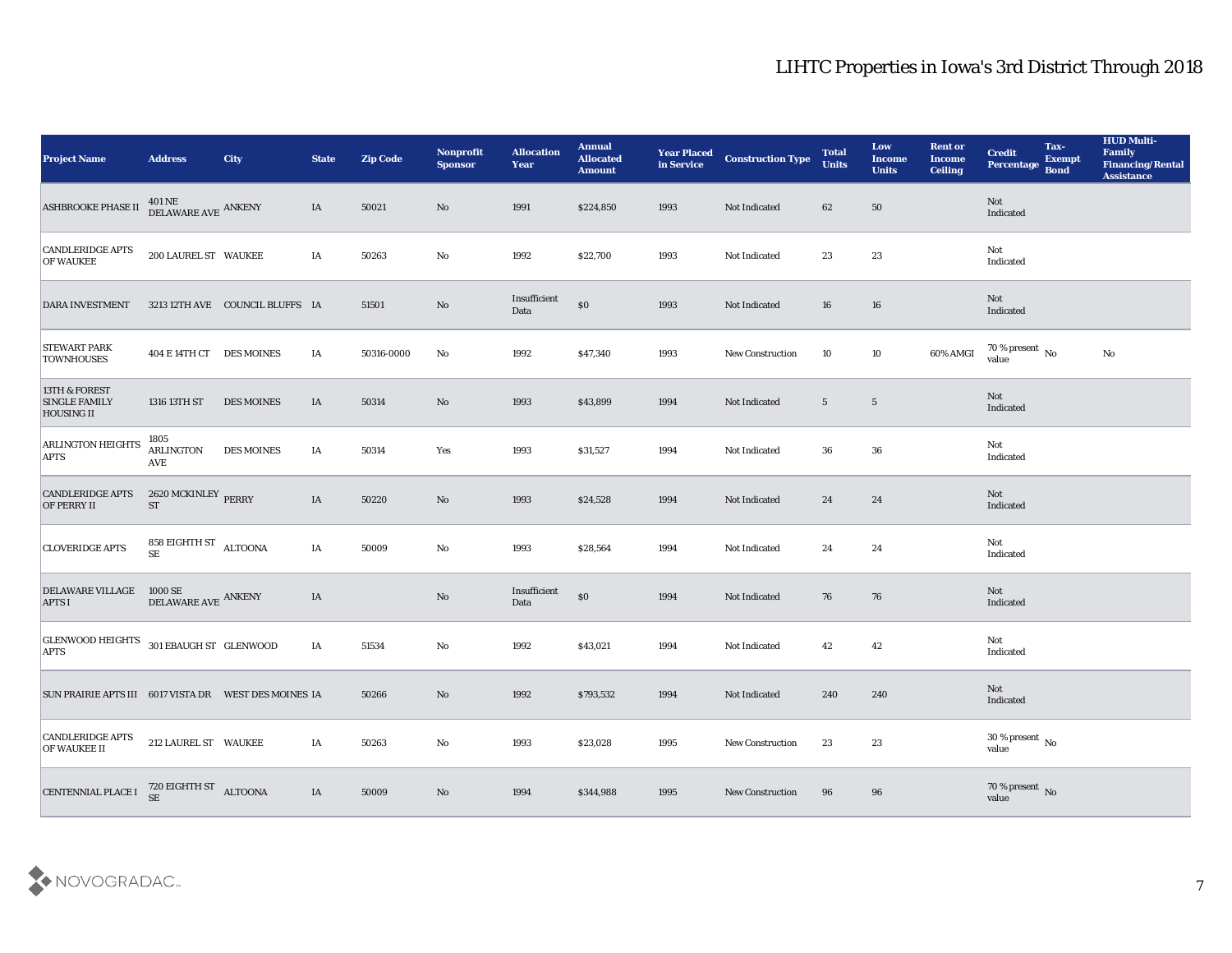| <b>Project Name</b>                                    | <b>Address</b>                         | <b>City</b>                      | <b>State</b> | <b>Zip Code</b> | Nonprofit<br><b>Sponsor</b> | <b>Allocation</b><br>Year | <b>Annual</b><br><b>Allocated</b><br><b>Amount</b> | <b>Year Placed</b><br>in Service | <b>Construction Type</b> | <b>Total</b><br><b>Units</b> | Low<br><b>Income</b><br><b>Units</b> | <b>Rent or</b><br><b>Income</b><br><b>Ceiling</b> | <b>Credit</b><br><b>Percentage</b> | Tax-<br><b>Exempt</b><br><b>Bond</b> | <b>HUD Multi-</b><br>Family<br><b>Financing/Rental</b><br><b>Assistance</b> |
|--------------------------------------------------------|----------------------------------------|----------------------------------|--------------|-----------------|-----------------------------|---------------------------|----------------------------------------------------|----------------------------------|--------------------------|------------------------------|--------------------------------------|---------------------------------------------------|------------------------------------|--------------------------------------|-----------------------------------------------------------------------------|
| <b>CITY VIEW APTS</b>                                  | $2400$ N EIGHTH RED OAK<br>ST          |                                  | IA           | 51566           | No                          | 1994                      | \$194,171                                          | 1995                             | <b>New Construction</b>  | 48                           | 48                                   |                                                   | $70$ % present $\,$ No $\,$ value  |                                      |                                                                             |
| <b>COTTAGES OF</b><br>PLEASANT HILL                    | 555 NORTH<br><b>WALNUT</b>             | PLEASANT HILL IA                 |              | 50317-0000      | No                          | 1993                      | \$300,000                                          | 1995                             | <b>New Construction</b>  | 60                           | 60                                   | 60% AMGI                                          | $70$ % present $\,$ No $\,$ value  |                                      | No                                                                          |
| SOUTHRIDGE SENIOR 1100 CUMMINS<br><b>RESIDENCES</b>    | RD                                     | <b>DES MOINES</b>                | IA           | 50315           | No                          | 1993                      | \$147,833                                          | 1995                             | New Construction         | 56                           | 56                                   |                                                   | $70\,\%$ present $\,$ No value     |                                      |                                                                             |
| DELAWARE CROSSING 1057 SE<br><b>APTS</b>               | DELAWARE AVE ANKENY                    |                                  | IA           | 50021           | No                          | 1993                      | \$318,077                                          | 1995                             | <b>New Construction</b>  | 76                           | 76                                   |                                                   | $70\,\%$ present $\,$ No value     |                                      |                                                                             |
| <b>DES MOINES STREET</b><br><b>VILLAGE</b>             | 1415 DES<br><b>MOINES ST</b>           | <b>DES MOINES</b>                | IA           | 50316           | No                          | 1993                      | \$493,940                                          | 1995                             | <b>New Construction</b>  | 42                           | 42                                   |                                                   | $70\,\%$ present $\,$ No value     |                                      |                                                                             |
| <b>SOUTHBROOK GREEN</b>                                | 1516<br><b>EVERGREEN</b><br><b>AVE</b> | <b>DES MOINES</b>                | IA           | 50320           | No                          | 1993                      | \$114,428                                          | 1995                             | <b>New Construction</b>  | 26                           | 26                                   |                                                   | $70\,\%$ present $\,$ No value     |                                      |                                                                             |
| <b>SOUTHBROOK GREEN</b><br>II                          | 1516<br><b>EVERGREEN</b><br><b>AVE</b> | <b>DES MOINES</b>                | IA           | 50320           | No                          | 1993                      | \$140,683                                          | 1995                             | <b>New Construction</b>  | 36                           | 36                                   |                                                   | $70\,\%$ present $\,$ No value     |                                      |                                                                             |
| <b>SUN PRAIRIE APTS V</b>                              |                                        | 6409 VISTA DR WEST DES MOINES IA |              | 50266           | No                          | 1993                      | \$258,258                                          | 1995                             | <b>New Construction</b>  | 81                           | 81                                   |                                                   | $70\,\%$ present $\,$ No value     |                                      |                                                                             |
| SUN PRAIRIE APTS VI 6539 VISTA DR WEST DES MOINES IA   |                                        |                                  |              | 50266-0000      | No                          | 1994                      | \$479,371                                          | 1995                             | <b>New Construction</b>  | 120                          | 120                                  | 60% AMGI                                          | $70\,\%$ present $\,$ No value     |                                      | No                                                                          |
| SUN PRAIRIE APTS VII 6689 VISTA DR  WEST DES MOINES IA |                                        |                                  |              | 50266-0000      | No                          | 1994                      | \$274,540                                          | 1995                             | <b>New Construction</b>  | 69                           | 69                                   | 60% AMGI                                          | $70$ % present $\,$ No $\,$ value  |                                      | No                                                                          |
| <b>VALLEY APTS</b>                                     | 302 S IOWA ST SHENANDOAH               |                                  | IA           | 51601           | No                          | 1994                      | \$194,172                                          | 1995                             | <b>New Construction</b>  | 48                           | 48                                   |                                                   | 70 % present $\,$ No $\,$<br>value |                                      |                                                                             |
| <b>DELAWARE VILLAGE</b><br><b>APTS II</b>              | $903$ SE $$\tt DELAWARE\,AVE\,$ ANKENY |                                  | IA           | 50021           | $\rm\thinspace No$          | 1993                      | \$318,074                                          | 1995                             | Not Indicated            | 76                           | 76                                   |                                                   | Not<br>Indicated                   |                                      |                                                                             |
| CLARINDA WEST APTS 940 S 27TH ST CLARINDA              |                                        |                                  | IA           | 51632           | ${\bf No}$                  | 1995                      | \$125,452                                          | 1996                             | <b>New Construction</b>  | 24                           | $\bf{24}$                            |                                                   | $70\,\%$ present $\,$ No value     |                                      |                                                                             |

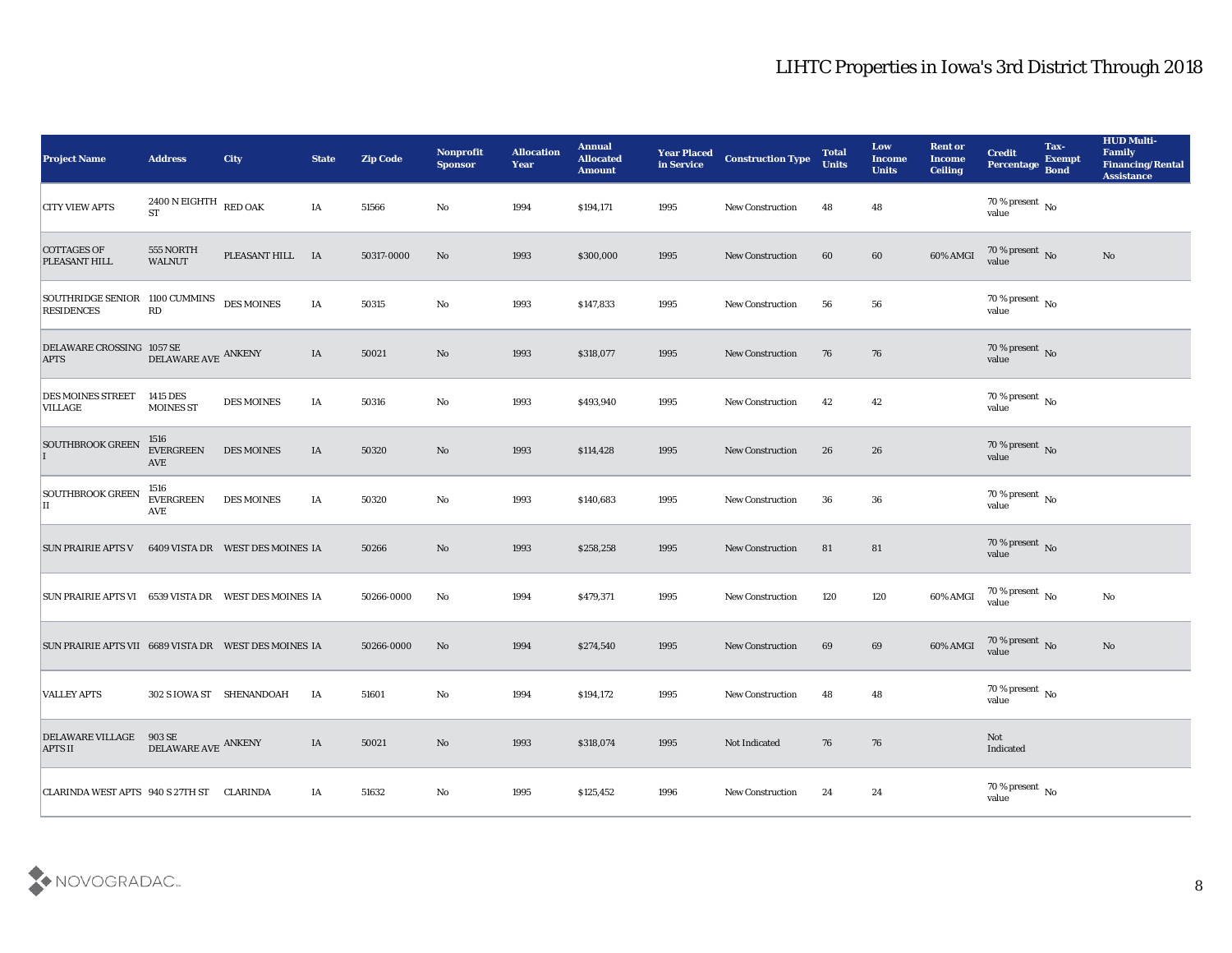| <b>Project Name</b>                      | <b>Address</b>                           | City              | <b>State</b> | <b>Zip Code</b> | Nonprofit<br><b>Sponsor</b> | <b>Allocation</b><br><b>Year</b> | <b>Annual</b><br><b>Allocated</b><br><b>Amount</b> | <b>Year Placed</b><br>in Service | <b>Construction Type</b>        | <b>Total</b><br><b>Units</b> | Low<br>Income<br><b>Units</b> | <b>Rent or</b><br><b>Income</b><br><b>Ceiling</b> | <b>Credit</b><br>Percentage                 | Tax-<br><b>Exempt</b><br><b>Bond</b> | <b>HUD Multi-</b><br>Family<br><b>Financing/Rental</b><br><b>Assistance</b> |
|------------------------------------------|------------------------------------------|-------------------|--------------|-----------------|-----------------------------|----------------------------------|----------------------------------------------------|----------------------------------|---------------------------------|------------------------------|-------------------------------|---------------------------------------------------|---------------------------------------------|--------------------------------------|-----------------------------------------------------------------------------|
| <b>DOUGLAS WOODS</b><br><b>APTS</b>      | 2800 DOUGLAS DES MOINES<br>AVE           |                   | IA           | 50310           | No                          | 1994                             | \$256,630                                          | 1996                             | <b>New Construction</b>         | 56                           | 56                            |                                                   | $70\,\%$ present $\,$ No $\,$ value         |                                      |                                                                             |
| <b>PLEASANTVIEW</b><br><b>TOWNHOMES</b>  | 1601 E<br><b>PLEASANT</b><br>VIEW DR     | <b>DES MOINES</b> | IA           | 50320           | No                          | 1995                             | \$149,833                                          | 1996                             | <b>New Construction</b>         | 30                           | 30                            |                                                   | 70 % present $\,$ No $\,$<br>value          |                                      |                                                                             |
| <b>SOUTH GLEN APTS</b>                   | 315 E MCKINLEY DES MOINES<br>AVE         |                   | IA           | 50315           | No                          | 1996                             | \$98,189                                           | 1996                             | New Construction                | 24                           | 24                            |                                                   | $70\,\%$ present $\,$ No value              |                                      |                                                                             |
| NATIONAL BISCUIT CO<br><b>FLATS</b>      | 1001 CHERRY ST DES MOINES                |                   | IA           | 50309           | Yes                         | 1994                             | \$256,812                                          | 1996                             | <b>Acquisition and Rehab 54</b> |                              | 53                            |                                                   | <b>Both 30%</b><br>and 70%<br>present value | No                                   |                                                                             |
| THE BLUFFS APTS                          | <b>2065 NASH</b><br><b>BLVD</b>          | COUNCIL BLUFFS IA |              | 51501           | No                          | 1994                             | \$529,576                                          | 1996                             | <b>New Construction</b>         | 124                          | 124                           |                                                   | $70\,\%$ present $\,$ No value              |                                      |                                                                             |
| THE BLUFFS APTS<br>PHASE II              | <b>2095 NASH</b><br><b>BLVD</b>          | COUNCIL BLUFFS IA |              | 51501           | No                          | 1995                             | \$343,802                                          | 1996                             | <b>New Construction</b>         | 78                           | 78                            |                                                   | $70$ % present $_{\rm{No}}$                 |                                      |                                                                             |
| <b>OAKLAND POINTE</b>                    | 619 17TH AVE<br>$\ensuremath{\text{NW}}$ | <b>ALTOONA</b>    | IA           | 50009           | No                          | 1995                             | \$170,844                                          | 1996                             | <b>New Construction</b>         | 42                           | 42                            |                                                   | $70\,\%$ present $\,$ No value              |                                      |                                                                             |
| <b>OAKLAND POINTE</b>                    | 623 17TH AVE<br>$\mathbf{N}\mathbf{W}$   | <b>ALTOONA</b>    | IA           | 50009           | No                          | 1995                             | \$366,094                                          | 1997                             | <b>New Construction</b>         | 89                           | 89                            |                                                   | 70 % present $\,$ No $\,$<br>value          |                                      |                                                                             |
| <b>BLOOMSBURY APTS</b>                   | <b>1440 EAST</b><br><b>GRAND AVE</b>     | <b>DES MOINES</b> | IA           | 50316-0000      | No                          | 1995                             | \$183,229                                          | 1997                             | Acquisition and Rehab 30        |                              | 30                            | 60% AMGI                                          | <b>Both 30%</b><br>and 70%<br>present value | No                                   | No                                                                          |
| CRESTON PLAZA APTS 1001 S SUMNER CRESTON | <b>ST</b>                                |                   | IA           | 50801           | $\mathbf{No}$               | 1996                             | \$179,532                                          | 1997                             | <b>New Construction</b>         | 24                           | 24                            |                                                   | $70\,\%$ present $\,$ No value              |                                      |                                                                             |
| <b>RIVERVIEW APTS</b>                    | 2236 LOOMIS<br><b>AVE</b>                | CORNING           | IA           | 50841-0000      | Yes                         | 1996                             | \$65,247                                           | 1997                             | <b>New Construction</b>         | 12                           | 12                            | 60% AMGI                                          | 70 % present No<br>value                    |                                      | No                                                                          |
| <b>WESTERN TRAILS</b><br><b>APTS</b>     | 3201 RENNER<br>${\rm DR}$                | COUNCIL BLUFFS IA |              | 51501           | $\rm\thinspace No$          | 1995                             | \$389,436                                          | 1997                             | New Construction                | 90                           | $90\,$                        |                                                   | 70 % present $\,$ No $\,$<br>value          |                                      |                                                                             |
| 13TH & FOREST SINGLE 1312 13TH PL        |                                          | <b>DES MOINES</b> | IA           | 50314           | Yes                         | 1996                             | \$59,756                                           | 1997                             | New Construction                | $6\phantom{.}6$              |                               | $\bf{6}$                                          | $70\,\%$ present $\,$ No value              |                                      |                                                                             |

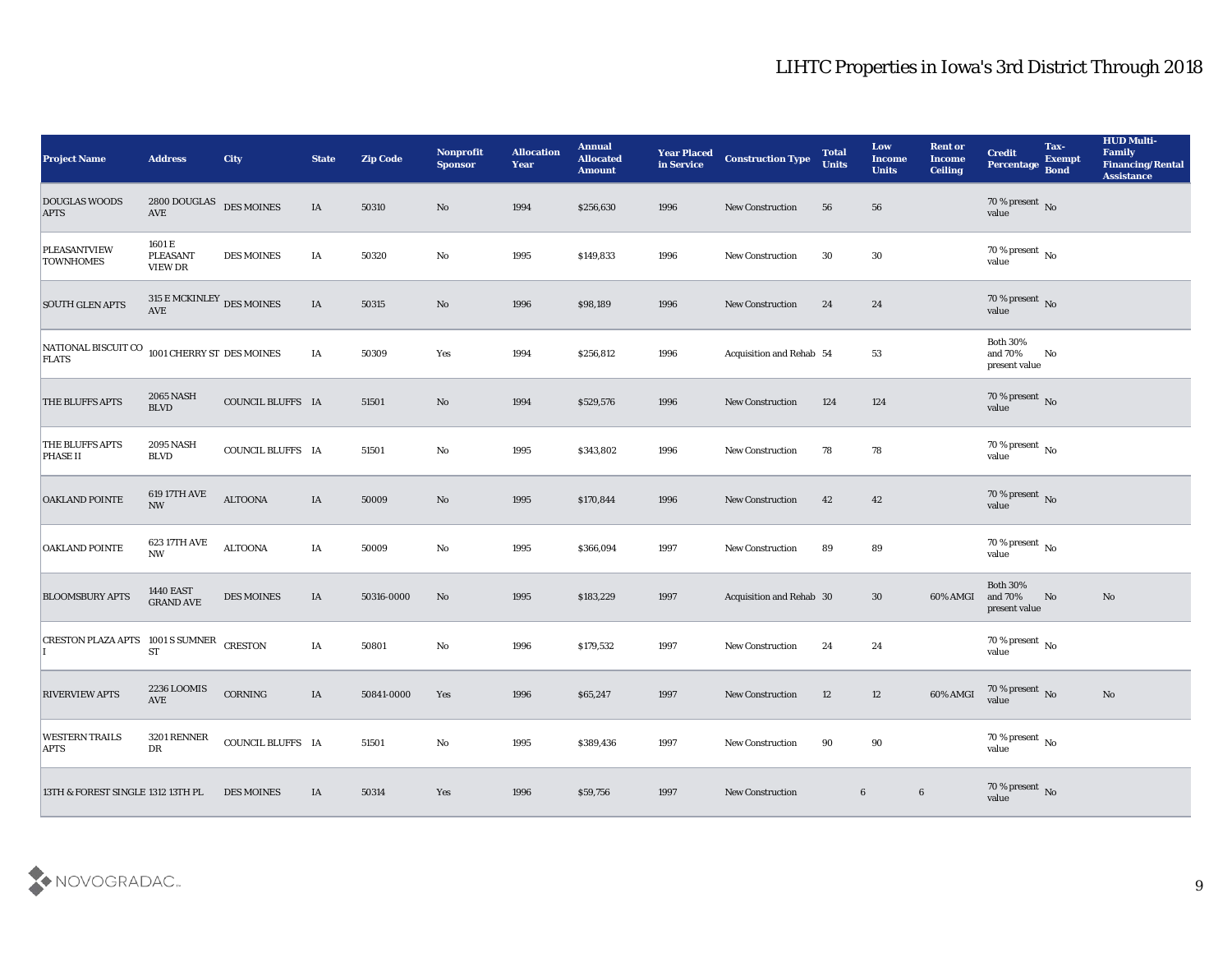| <b>Project Name</b>                                             | <b>Address</b>                                   | <b>City</b>                    | <b>State</b> | <b>Zip Code</b> | Nonprofit<br><b>Sponsor</b> | <b>Allocation</b><br><b>Year</b> | <b>Annual</b><br><b>Allocated</b><br><b>Amount</b> | <b>Year Placed</b><br>in Service | <b>Construction Type</b>  | <b>Total</b><br><b>Units</b> | Low<br><b>Income</b><br><b>Units</b> | <b>Rent or</b><br><b>Income</b><br><b>Ceiling</b> | <b>Credit</b><br>Percentage         | Tax-<br><b>Exempt</b><br><b>Bond</b> | <b>HUD Multi-</b><br>Family<br><b>Financing/Rental</b><br><b>Assistance</b> |
|-----------------------------------------------------------------|--------------------------------------------------|--------------------------------|--------------|-----------------|-----------------------------|----------------------------------|----------------------------------------------------|----------------------------------|---------------------------|------------------------------|--------------------------------------|---------------------------------------------------|-------------------------------------|--------------------------------------|-----------------------------------------------------------------------------|
| CROSS CREEK APTS OF $\frac{8714}{\text{DR}}$ MEREDITH URBANDALE |                                                  |                                | IA           | 50322           | No                          | 1996                             | \$379,871                                          | 1997                             | New Construction          | 120                          | 118                                  |                                                   | $70\,\% \,present \over value$      |                                      |                                                                             |
| <b>MAINE APTS</b>                                               | 1635 SIXTH AVE DES MOINES                        |                                | IA           | 50314           | Yes                         | 1996                             | \$178,990                                          | 1997                             | Acquisition and Rehab 18  |                              | 18                                   |                                                   | $30\,\%$ present $\,$ No value      |                                      |                                                                             |
| ATLANTIC SUNDANCE A 1406 E 22ND ST ATLANTIC                     |                                                  |                                | IA           | 50022           | No                          | 1998                             | \$175,452                                          | 1998                             | <b>New Construction</b>   | 32                           | 32                                   |                                                   | $70\,\%$ present $\,$ No value      |                                      |                                                                             |
| MEADOW RUN APTS                                                 | 800 W TARKIO<br><b>ST</b>                        | <b>CLARINDA</b>                | IA           | 51632           | No                          | 1997                             | \$90,000                                           | 1998                             | Acquisition and Rehab 46  |                              | 46                                   |                                                   | $30\,\%$ present $\,$ No value      |                                      |                                                                             |
| <b>MID CITY DUPLEXES</b><br><b>PHASE III</b>                    | 1017 FOREST<br>AVE                               | <b>DES MOINES</b>              | IA           | 50314           | Yes                         | 1997                             | \$78,821                                           | 1998                             | New Construction          | 8                            | 8                                    |                                                   | $70\,\%$ present $\,$ No value      |                                      |                                                                             |
| <b>OAKLAND APTS</b>                                             | 405 S<br>CHAUTAUQUA OAKLAND<br>AVE               |                                | IA           | 51560           | No                          | 1997                             | \$18,157                                           | 1998                             | <b>New Construction</b>   | 12                           | 12                                   |                                                   | $70\,\%$ present $\,$ No value      |                                      |                                                                             |
| VENBURY TRAIL APTS                                              | $900$ EIGHTH ST $$\sf ALTOONA$$                  |                                | IA           | 50009           | Yes                         | 1997                             | \$437,316                                          | 1998                             | <b>New Construction</b>   | 96                           | 96                                   |                                                   | $70\,\% \,present \over value$      |                                      |                                                                             |
| <b>QUAIL RUN APTS</b>                                           | 2902 IOWA ST                                     | PERRY                          | IA           | 50220           | No                          | 1997                             | \$148,633                                          | 1998                             | <b>New Construction</b>   | 30                           | 30                                   |                                                   | $70\,\%$ present $\,$ No $\,$ value |                                      |                                                                             |
| FEATHERSTONE APTS 901 N 35TH ST COUNCIL BLUFFS IA               |                                                  |                                |              | 51501           | Yes                         | 1997                             | \$277,515                                          | 1999                             | Acquisition and Rehab 147 |                              | 147                                  |                                                   | $30\,\%$ present $\,$ No value      |                                      |                                                                             |
| <b>OAK CROSSING</b>                                             | 310 SE<br>GATEWAY DR                             | <b>GRIMES</b>                  | $\rm IA$     | 50111           | No                          | 1997                             | \$270,920                                          | 1999                             | <b>New Construction</b>   | 60                           | 59                                   |                                                   | $70\,\%$ present $\,$ No value      |                                      |                                                                             |
| PARKWILD II                                                     | ${\rm D}{\rm R}$                                 | 649 PARKWILD COUNCIL BLUFFS IA |              | 51503           | No                          | 1998                             | \$204,778                                          | 1999                             | <b>New Construction</b>   | 48                           | 48                                   |                                                   | $70\,\% \,present \over value$      |                                      |                                                                             |
| <b>SOUTHBROOK GREEN</b><br>III                                  | 1516<br><b>EVERGREEN</b><br>$\operatorname{AVE}$ | <b>DES MOINES</b>              | IA           | 50320           | $\rm\thinspace No$          | 1998                             | \$188,731                                          | 1999                             | New Construction          | 36                           | $36\,$                               |                                                   | $70\,\%$ present $\,$ No value      |                                      |                                                                             |
| <b>WESTERN TRAILS II</b><br><b>APTS</b>                         | 3201 RENNER<br>${\rm D}{\rm R}$                  | COUNCIL BLUFFS IA              |              | 51501           | $\mathbf {No}$              | 1997                             | \$138,321                                          | 1999                             | New Construction          | 30                           | $30\,$                               |                                                   | $70\,\%$ present $\,$ No value      |                                      |                                                                             |

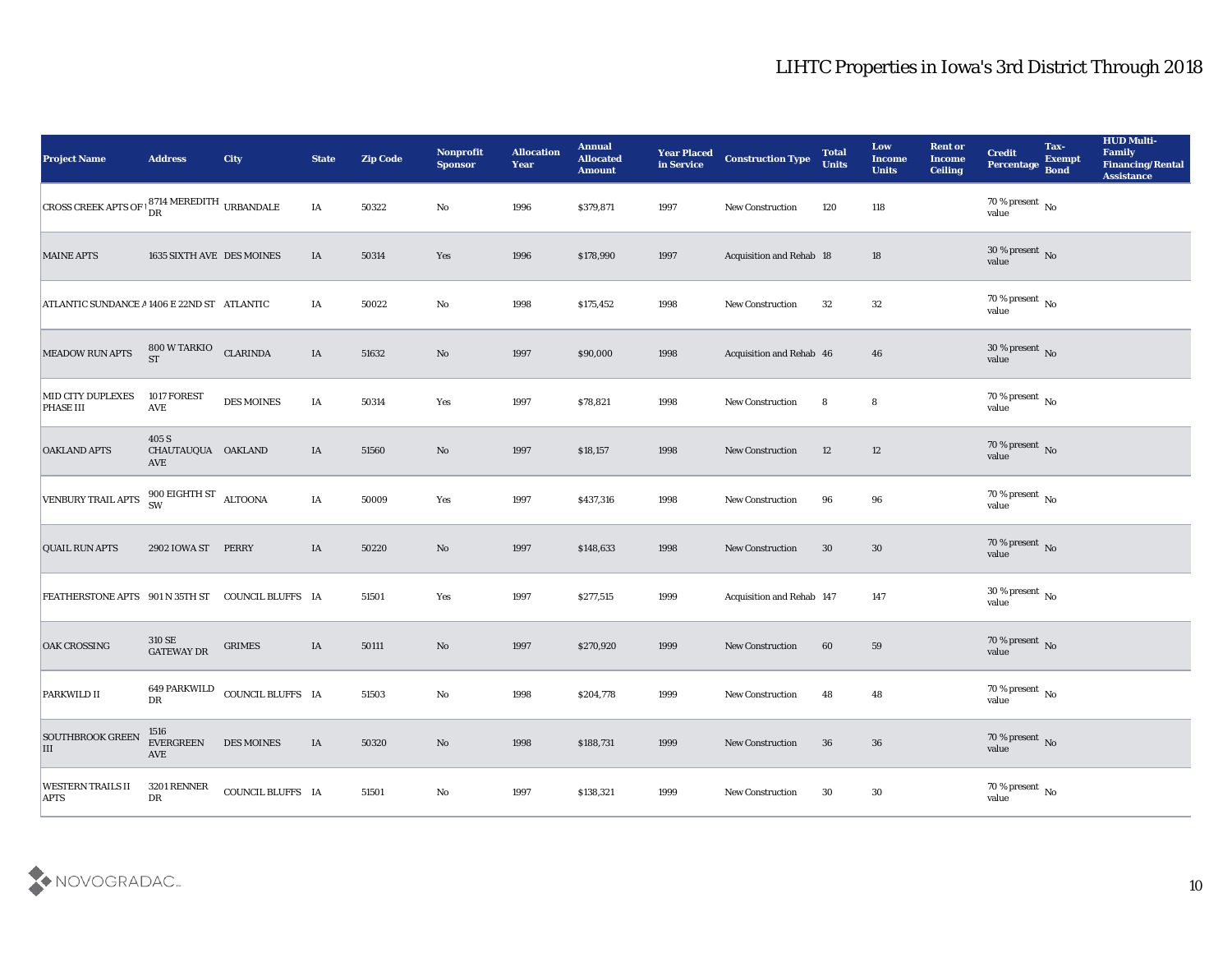| <b>Project Name</b>                             | <b>Address</b>                                        | City                          | <b>State</b> | <b>Zip Code</b> | Nonprofit<br><b>Sponsor</b> | <b>Allocation</b><br>Year | <b>Annual</b><br><b>Allocated</b><br><b>Amount</b> | <b>Year Placed</b><br>in Service | <b>Construction Type</b> | <b>Total</b><br><b>Units</b> | Low<br><b>Income</b><br><b>Units</b> | <b>Rent or</b><br><b>Income</b><br><b>Ceiling</b> | <b>Credit</b><br>Percentage                 | Tax-<br><b>Exempt</b><br><b>Bond</b> | <b>HUD Multi-</b><br>Family<br><b>Financing/Rental</b><br><b>Assistance</b> |
|-------------------------------------------------|-------------------------------------------------------|-------------------------------|--------------|-----------------|-----------------------------|---------------------------|----------------------------------------------------|----------------------------------|--------------------------|------------------------------|--------------------------------------|---------------------------------------------------|---------------------------------------------|--------------------------------------|-----------------------------------------------------------------------------|
| <b>CANDLERIDGE APTS</b><br><b>OF WINTERSET</b>  | 1111 N EIGHTH<br>AVE                                  | <b>WINTERSET</b>              | IA           | 50273           | No                          | 1998                      | \$123,443                                          | 2000                             | New Construction         | 24                           | 24                                   |                                                   | $70$ % present $\,$ No $\,$ value           |                                      |                                                                             |
| <b>DEER RIDGE APTS I</b>                        | 6001 CRESTON<br>AVE                                   | <b>DES MOINES</b>             | IA           | 50321           | No                          | 1999                      | \$511,899                                          | 2000                             | New Construction         | 92                           | 92                                   |                                                   | $70\,\%$ present $\,$ No value              |                                      |                                                                             |
| LYN CIRCLE<br><b>TOWNHOMES</b>                  | 1120 SE<br>MAPLELEAF LN                               | <b>WAUKEE</b>                 | IA           | 50263           | $\rm No$                    | 1998                      | \$215,239                                          | 2000                             | New Construction         | 32                           | 32                                   |                                                   | $70\,\%$ present $\,$ No value              |                                      |                                                                             |
| <b>BENNETT BUILDING</b>                         | 405 W<br><b>BROADWAY</b>                              | COUNCIL BLUFFS IA             |              | 51503           | $\mathbf{No}$               | 2000                      | \$287,183                                          | 2001                             | Acquisition and Rehab 30 |                              | 30                                   |                                                   | $70\,\%$ present $\,$ No value              |                                      |                                                                             |
| KROMER FLATS APTS 1433 SIXTH AVE DES MOINES     |                                                       |                               | IA           | 50314           | Yes                         | 1999                      | \$34,528                                           | 2001                             | Acquisition and Rehab 8  |                              | 8                                    |                                                   | <b>Both 30%</b><br>and 70%<br>present value | No                                   |                                                                             |
| <b>SHERWOOD PLACE</b>                           |                                                       | SHERWOOD DR COUNCIL BLUFFS IA |              | 51503           | Yes                         | 2000                      | \$223,745                                          | 2001                             | <b>New Construction</b>  | 32                           | 32                                   |                                                   | $70$ % present $\,$ No $\,$ value           |                                      |                                                                             |
| <b>WINDFIELD WEST</b><br><b>APTS I</b>          | 301 WARRIOR<br>${\rm LN}$                             | <b>WAUKEE</b>                 | IA           |                 | No                          | 2000                      | \$125,720                                          | 2001                             | New Construction         | 24                           | 24                                   |                                                   | $70\,\%$ present $\,$ No value              |                                      |                                                                             |
| <b>SUGAR CREEK APTS</b>                         | $1600\:\mathrm{SE}\:\mathrm{LA}$<br><b>GRANT PKWY</b> | <b>WAUKEE</b>                 | IA           | 50263           | No                          | 2000                      | \$360,000                                          | 2002                             | <b>New Construction</b>  | 46                           | 46                                   |                                                   | $70\,\%$ present $\,$ No value              |                                      |                                                                             |
| DEER RIDGE APTS III                             | 6009 CRESTON<br><b>AVE</b>                            | <b>DES MOINES</b>             | IA           | 50321           | No                          | 2003                      | \$138,061                                          | 2003                             | <b>New Construction</b>  | 24                           | 24                                   |                                                   | $70\,\%$ present $\,$ No value              |                                      |                                                                             |
| <b>SUMMIT HOUSE</b>                             | 509 N MAPLE ST CRESTON                                |                               | IA           | 50801           | $\mathbf {No}$              | 2002                      | \$226,543                                          | 2003                             | <b>New Construction</b>  | 32                           | 31                                   |                                                   | $70$ % present $\,$ No $\,$ value           |                                      |                                                                             |
| <b>WOODLAND AVE</b><br><b>BRICKSTONE APTS</b>   | 1500<br><b>WOODLAND</b><br>AVE                        | <b>DES MOINES</b>             | IA           | 50309           | No                          | 2002                      | \$144,574                                          | 2003                             | <b>New Construction</b>  | 56                           | 16                                   |                                                   | $70$ % present $\,$ No $\,$ value           |                                      |                                                                             |
| <b>CHAPEL RIDGE OF</b><br><b>COUNCIL BLUFFS</b> | 4506 CHAPEL<br>$\mathop{\rm RIDGE}\nolimits$ LN       | COUNCIL BLUFFS IA             |              | 51501           | $\rm\thinspace No$          | 2003                      | \$229,918                                          | 2004                             | New Construction         | 160                          | 112                                  |                                                   | $70\,\%$ present $\,\mathrm{Yes}$ value     |                                      |                                                                             |
| PARKSIDE EAST APTS 3560 E<br>$\vert$ III        | DOUGLAS AVE                                           | <b>DES MOINES</b>             | IA           | 50317           | $\rm\thinspace No$          | 2003                      | \$321,056                                          | 2004                             | New Construction         | 54                           | 54                                   |                                                   | $70\,\%$ present $\,$ No value              |                                      |                                                                             |

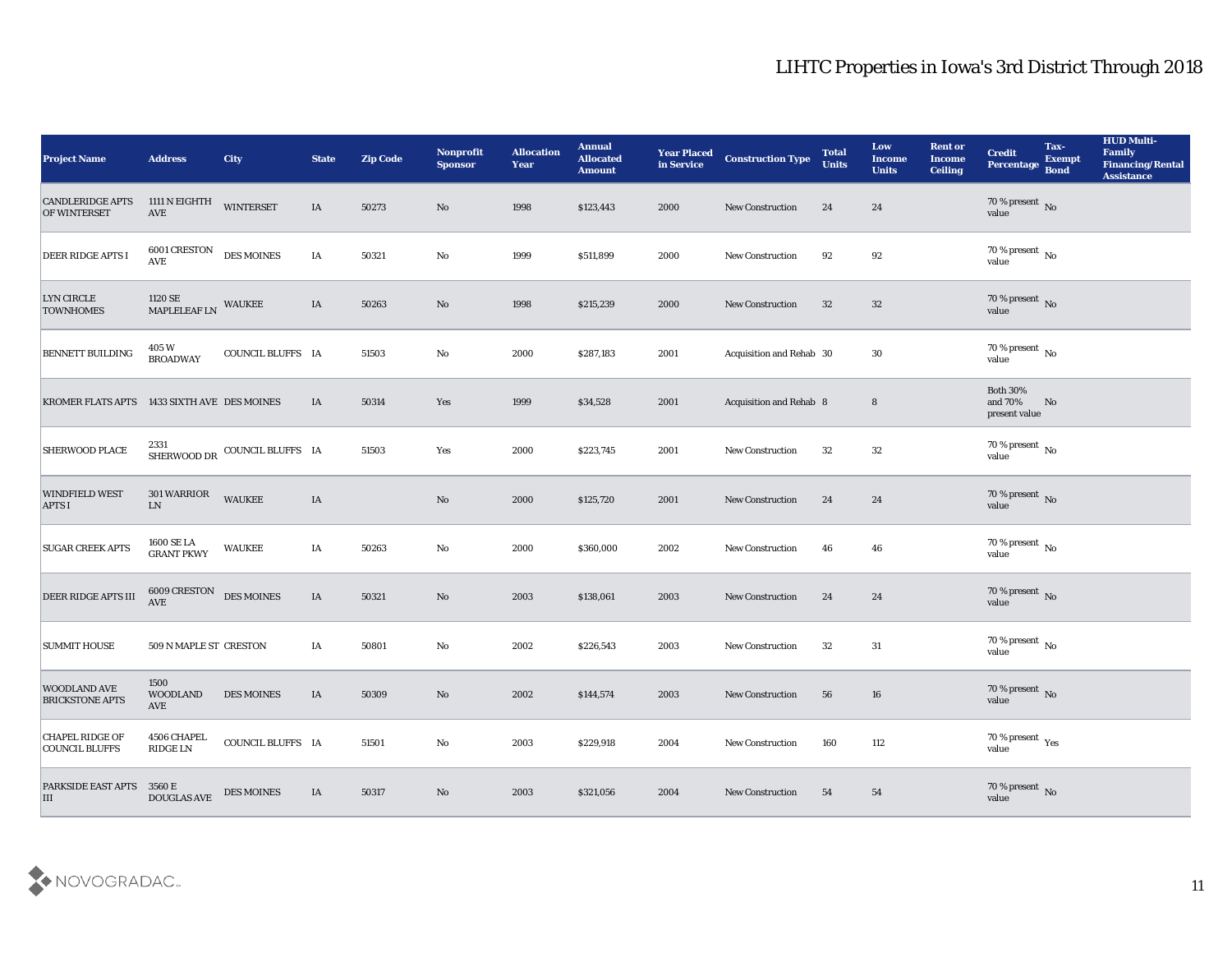| <b>Project Name</b>                         | <b>Address</b>                                  | <b>City</b>                      | <b>State</b> | <b>Zip Code</b> | Nonprofit<br><b>Sponsor</b> | <b>Allocation</b><br><b>Year</b> | <b>Annual</b><br><b>Allocated</b><br><b>Amount</b> | <b>Year Placed</b><br>in Service | <b>Construction Type</b>        | <b>Total</b><br><b>Units</b> | Low<br><b>Income</b><br><b>Units</b> | <b>Rent or</b><br><b>Income</b><br><b>Ceiling</b> | <b>Credit</b><br>Percentage                      | Tax-<br><b>Exempt</b><br><b>Bond</b> | <b>HUD Multi-</b><br>Family<br><b>Financing/Rental</b><br><b>Assistance</b> |
|---------------------------------------------|-------------------------------------------------|----------------------------------|--------------|-----------------|-----------------------------|----------------------------------|----------------------------------------------------|----------------------------------|---------------------------------|------------------------------|--------------------------------------|---------------------------------------------------|--------------------------------------------------|--------------------------------------|-----------------------------------------------------------------------------|
| THE MEADOWS                                 | 7500<br>MEADOWLAND DES MOINES<br>S DR           |                                  | IA           | 50320           | No                          | 2003                             | \$450,000                                          | 2004                             | <b>New Construction</b>         | 48                           | 48                                   |                                                   | 70 % present No<br>value                         |                                      |                                                                             |
| <b>THORNBURY WAY</b>                        |                                                 | 1951 NASH BLVD COUNCIL BLUFFS IA |              | 51501           | Yes                         | 2002                             | \$229,983                                          | 2004                             | <b>New Construction</b>         | 30                           | 30                                   |                                                   | $70\,\%$ present $\,$ No value                   |                                      |                                                                             |
| VINE STREET LOFTS                           | 101 SECOND<br>AVE                               | <b>DES MOINES</b>                | IA           | 50309           | No                          | 2004                             | \$514,637                                          | 2004                             | <b>New Construction</b>         | 109                          | 44                                   | 50% AMGI                                          | 70 % present<br>value                            |                                      |                                                                             |
| <b>ADEL ASSISTED</b><br><b>LIVING APTS</b>  | <b>504 VAN</b><br><b>FOSSEN LN</b>              | <b>ADEL</b>                      | IA           | 50003           | Yes                         | 2004                             | \$191,162                                          | 2005                             | <b>New Construction</b>         | 24                           | 24                                   |                                                   | $70$ % present $\,$ No $\,$ value                |                                      |                                                                             |
| THE ROSE OF DES<br><b>MOINES</b>            | 1330 19TH ST                                    | <b>DES MOINES</b>                | IA           | 50314           | No                          | 2004                             | \$503,809                                          | 2005                             | <b>New Construction</b>         | 52                           | 52                                   |                                                   | $70\,\% \,present \over value$                   |                                      |                                                                             |
| <b>PARKSIDE EAST APTS</b><br> IV            | 3560 E<br><b>DOUGLAS AVE</b>                    | <b>DES MOINES</b>                | IA           | 50317           | No                          | 2005                             | \$166,413                                          | 2005                             | <b>New Construction</b>         | 30                           | 30                                   | 60% AMGI                                          | 70 % present<br>value                            |                                      |                                                                             |
| <b>WINDFIELD WEST</b><br><b>APTS III</b>    | 125 SE<br><b>WINDFIELD</b><br><b>PKWY</b>       | <b>WAUKEE</b>                    | IA           | 50263           | No                          | 2005                             | \$150,625                                          | 2005                             | <b>New Construction</b>         | 24                           | 24                                   | 60% AMGI                                          | 70 % present<br>value                            |                                      |                                                                             |
| <b>EAST VILLAGE</b><br><b>SQUARE APTS</b>   | 333 E GRAND<br>AVE                              | <b>DES MOINES</b>                | IA           | 50309           | No                          | 2004                             | \$410,117                                          | 2006                             | <b>New Construction</b>         | 115                          | 51                                   | 60% AMGI                                          | 70 % present No<br>value                         |                                      |                                                                             |
| <b>WALDEN POINT</b>                         | 1200 FOURTH<br><b>ST</b>                        | <b>DES MOINES</b>                | IA           | 50314           | No                          | 2004                             | \$640,628                                          | 2006                             | <b>New Construction</b>         | 60                           | 60                                   | 60% AMGI                                          | 70 % present $\,$ No $\,$<br>value               |                                      |                                                                             |
| HUBBELL TOWER APTS 904 WALNUT ST DES MOINES |                                                 |                                  | IA           | 50309           | No                          | 2004                             | \$617,090                                          | 2006                             | <b>Acquisition and Rehab 73</b> |                              | 73                                   | 60% AMGI                                          | <b>Both 30%</b><br>and 70%<br>present value      | No                                   |                                                                             |
| <b>COURT AVE LOFTS</b>                      | <b>308 CT AVE</b>                               | <b>DES MOINES</b>                | IA           | 50309           | No                          | 2004                             | \$371,356                                          | 2006                             | Acquisition and Rehab 51        |                              | 26                                   | 60% AMGI                                          | <b>Both 30%</b><br>and 70%<br>$\,$ present value | No                                   |                                                                             |
| <b>CANTERBURY PARK</b><br><b>APTS II</b>    | 925<br><b>BLVD</b>                              | SHERRYLYNN PLEASANT HILL IA      |              | 50327           | $\rm\thinspace No$          | 2005                             | $\$307,\!325$                                      | 2006                             | New Construction                | 49                           | 48                                   | 60% AMGI                                          | $70\,\%$ present $\,$ No value                   |                                      |                                                                             |
| DEER RIDGE APTS IV                          | 6009 CRESTON DES MOINES<br>$\operatorname{AVE}$ |                                  | IA           | 50321           | $\mathbf {No}$              | 2005                             | \$336,380                                          | 2006                             | <b>New Construction</b>         | 60                           | $\bf{60}$                            | 60% AMGI                                          | $70\,\%$ present $\,$ No value                   |                                      |                                                                             |

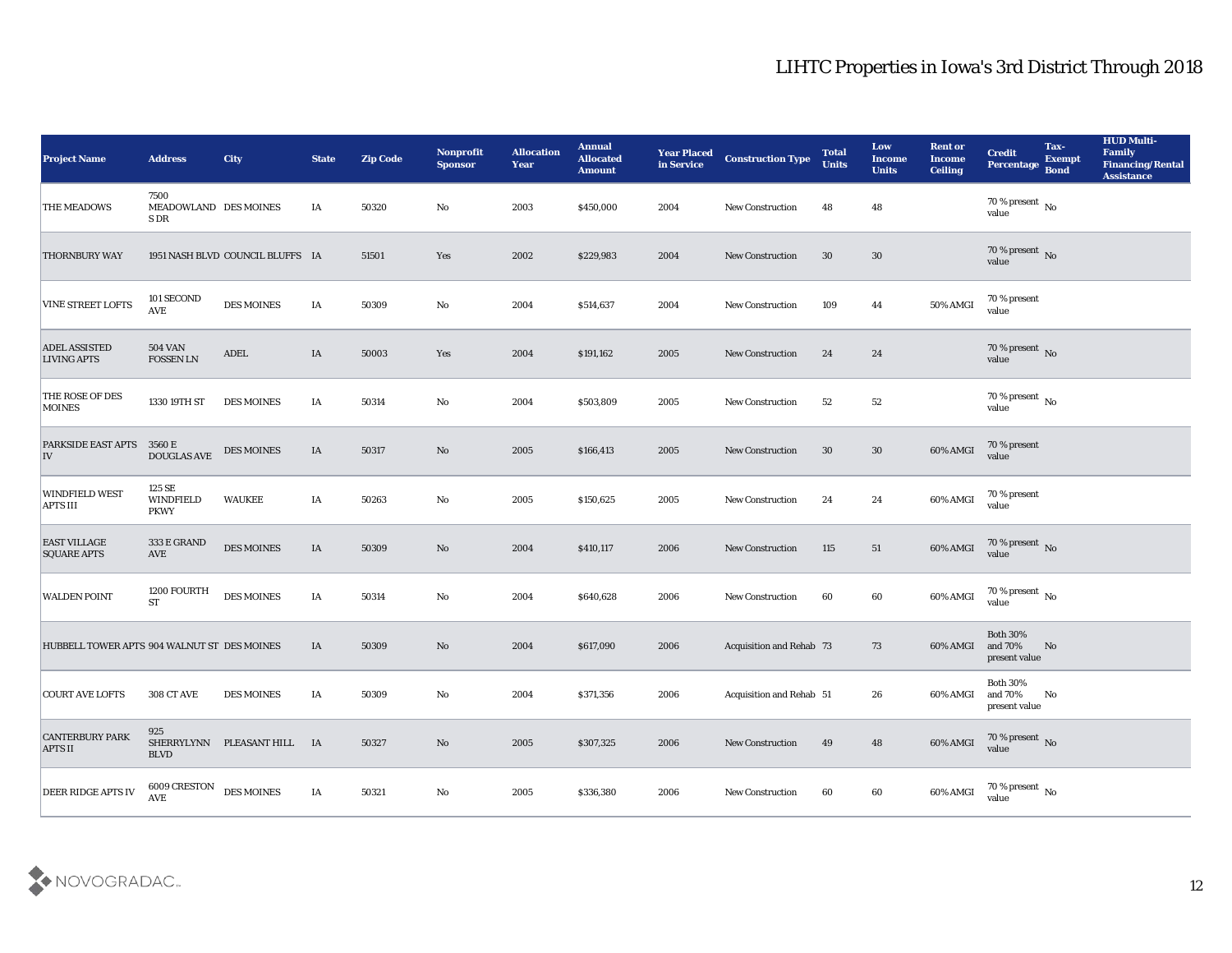| <b>Project Name</b>                                 | <b>Address</b>                           | <b>City</b>        | <b>State</b> | <b>Zip Code</b> | Nonprofit<br><b>Sponsor</b> | <b>Allocation</b><br><b>Year</b> | <b>Annual</b><br><b>Allocated</b><br><b>Amount</b> | <b>Year Placed</b><br>in Service | <b>Construction Type</b>  | <b>Total</b><br><b>Units</b> | Low<br><b>Income</b><br><b>Units</b> | <b>Rent or</b><br>Income<br><b>Ceiling</b> | <b>Credit</b><br>Percentage                 | Tax-<br><b>Exempt</b><br><b>Bond</b> | <b>HUD Multi-</b><br>Family<br><b>Financing/Rental</b><br><b>Assistance</b> |
|-----------------------------------------------------|------------------------------------------|--------------------|--------------|-----------------|-----------------------------|----------------------------------|----------------------------------------------------|----------------------------------|---------------------------|------------------------------|--------------------------------------|--------------------------------------------|---------------------------------------------|--------------------------------------|-----------------------------------------------------------------------------|
| <b>SALISBURY COURT</b>                              | <b>1831 NASH</b><br><b>BLVD</b>          | COUNCIL BLUFFS IA  |              | 51501           | Yes                         | 2005                             | \$148,140                                          | 2006                             | <b>New Construction</b>   | 18                           | 18                                   | 60% AMGI                                   | $70\,\%$ present $\,$ No $\,$ value         |                                      |                                                                             |
| <b>COUNTRY CLUB</b><br><b>VILLAGE PROJECT</b>       | 1200 OFFICE<br>PARK RD                   | WEST DES MOINES IA |              | 50265           | No                          | 2006                             | \$169,286                                          | 2007                             | Acquisition and Rehab 294 |                              | 122                                  | 60% AMGI                                   | <b>Both 30%</b><br>and 70%<br>present value | No                                   |                                                                             |
| MARKETPLACE LOFTS 312 CT AVE                        |                                          | <b>DES MOINES</b>  | IA           | 50309           | No                          | 2005                             | \$277,117                                          | 2007                             | <b>New Construction</b>   | 52                           | 27                                   | 60% AMGI                                   | <b>Both 30%</b><br>and 70%<br>present value | No                                   |                                                                             |
| PANORA ASSISTED<br>LIVING                           | 807 E MAIN ST PANORA                     |                    | IA           | 50216           | Yes                         | 2006                             | \$84,025                                           | 2007                             | <b>New Construction</b>   | 11                           | 10                                   | 60% AMGI                                   | <b>Both 30%</b><br>and 70%<br>present value | No                                   |                                                                             |
| PIONEER WOODS                                       | 2300 SE 17TH CT DES MOINES               |                    | IA           | 50320           | Yes                         | 2006                             | \$343,152                                          | 2007                             | Acquisition and Rehab 67  |                              | 66                                   | 50% AMGI                                   | <b>Both 30%</b><br>and 70%<br>present value | No                                   |                                                                             |
| CANTERBURY PARK III 700 NE 56TH ST PLEASANT HILL IA |                                          |                    |              | 50327           | No                          | 2007                             | \$513,301                                          | 2008                             | <b>New Construction</b>   | 72                           | 72                                   | 60% AMGI                                   | <b>Both 30%</b><br>and 70%<br>present value | No                                   |                                                                             |
| <b>COMMUNITY HOMES</b>                              | $5301$ SW NINTH $\rm\,DES\rm\,MOLNES$ ST |                    | IA           | 50315           | Yes                         | 2007                             | \$114,049                                          | 2008                             | Acquisition and Rehab 18  |                              | 18                                   | 60% AMGI                                   | <b>Both 30%</b><br>and 70%<br>present value | No                                   |                                                                             |
| <b>DEER RIDGE APTS V</b>                            | 6000 CRESTON<br><b>AVE</b>               | <b>DES MOINES</b>  | IA           | 50321           | No                          | 2007                             | \$554,658                                          | 2008                             | <b>New Construction</b>   | 72                           | 72                                   | 60% AMGI                                   | <b>Both 30%</b><br>and 70%<br>present value | No                                   |                                                                             |
| <b>HARRINGTON APTS</b>                              | 677 16TH ST                              | <b>DES MOINES</b>  | IA           | 50314           | No                          | 2006                             | \$194,120                                          | 2008                             | Acquisition and Rehab 36  |                              | 35                                   | 60% AMGI                                   | <b>Both 30%</b><br>and 70%<br>present value | No                                   |                                                                             |
| <b>HAWTHORN HILL</b>                                | 921 PLEASANT<br><b>ST</b>                | <b>DES MOINES</b>  | IA           | 50309           | No                          | 2006                             | \$466,759                                          | 2008                             | Acquisition and Rehab 43  |                              | 43                                   | 50% AMGI                                   | <b>Both 30%</b><br>and 70%<br>present value | No                                   |                                                                             |
| <b>HEARTLAND HOMES</b>                              | 1503 AVE J                               | COUNCIL BLUFFS IA  |              | 51501           | Yes                         | 2007                             | \$185,603                                          | 2008                             | <b>New Construction</b>   | 16                           | 16                                   | 50% AMGI and 70%                           | <b>Both 30%</b><br>present value            | No                                   |                                                                             |
| NEW VISIONS CENTER 1435 N 15TH ST COUNCIL BLUFFS IA |                                          |                    |              | 51501           | Yes                         | 2006                             | \$191,787                                          | 2008                             | New Construction          | 26                           | 26                                   | 50% AMGI                                   | <b>Both 30%</b><br>and 70%<br>present value | No                                   |                                                                             |
| PRIME SQUARE APTS 822 S MAIN ST COUNCIL BLUFFS IA   |                                          |                    |              | 51503           | $\rm\thinspace No$          | 2006                             | \$622,473                                          | 2008                             | New Construction          | 80                           | 56                                   | 60% AMGI                                   | <b>Both 30%</b><br>and 70%<br>present value | N <sub>o</sub>                       |                                                                             |

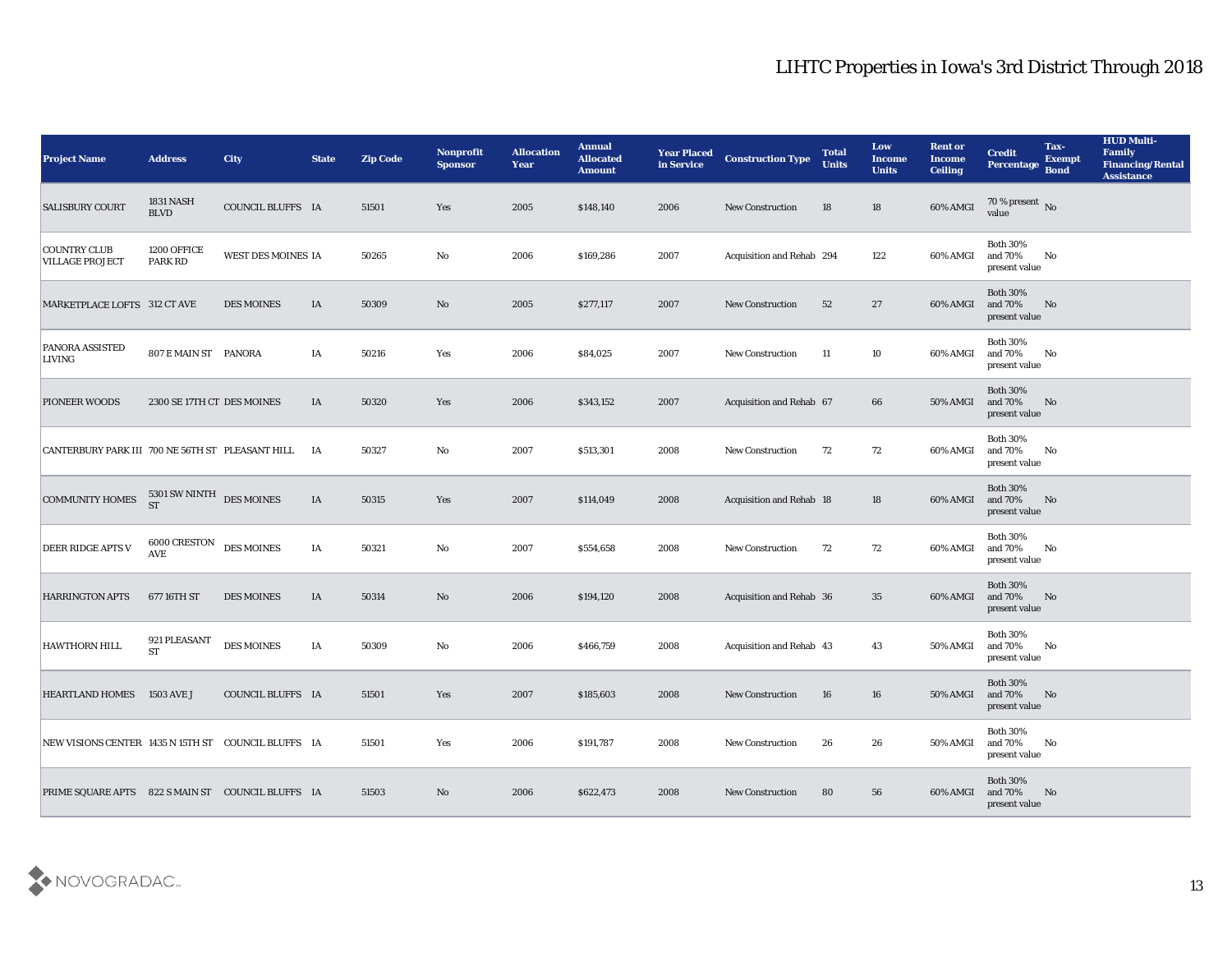| <b>Project Name</b>                                       | <b>Address</b>             | <b>City</b>                      | <b>State</b> | <b>Zip Code</b> | Nonprofit<br><b>Sponsor</b> | <b>Allocation</b><br><b>Year</b> | <b>Annual</b><br><b>Allocated</b><br><b>Amount</b> | <b>Year Placed</b><br>in Service | <b>Construction Type</b>  | <b>Total</b><br><b>Units</b> | Low<br><b>Income</b><br><b>Units</b> | <b>Rent or</b><br><b>Income</b><br><b>Ceiling</b> | <b>Credit</b><br>Percentage                 | Tax-<br><b>Exempt</b><br><b>Bond</b> | <b>HUD Multi-</b><br>Family<br><b>Financing/Rental</b><br><b>Assistance</b> |
|-----------------------------------------------------------|----------------------------|----------------------------------|--------------|-----------------|-----------------------------|----------------------------------|----------------------------------------------------|----------------------------------|---------------------------|------------------------------|--------------------------------------|---------------------------------------------------|---------------------------------------------|--------------------------------------|-----------------------------------------------------------------------------|
| <b>STOCKBRIDGE APTS</b>                                   | 1815 HIGH ST               | <b>DES MOINES</b>                | IA           | 50309           | No                          | 2007                             | \$502,193                                          | 2008                             | <b>New Construction</b>   | 42                           | 42                                   | 60% AMGI                                          | <b>Both 30%</b><br>and 70%<br>present value | No                                   |                                                                             |
| THE ROSE OF EAST<br><b>DES MOINES</b>                     | 1331 IDAHO ST DES MOINES   |                                  | IA           | 50316           | No                          | 2007                             | \$797,675                                          | 2008                             | <b>New Construction</b>   | 64                           | 64                                   | 50% AMGI                                          | <b>Both 30%</b><br>and 70%<br>present value | No                                   |                                                                             |
| <b>CANTERBURY PARK</b><br><b>APTS IV</b>                  |                            | 600 NE 56TH ST PLEASANT HILL     | IA           | 50327           | No                          | 2008                             | \$194,445                                          | 2009                             | <b>New Construction</b>   | 24                           | 24                                   | 60% AMGI                                          | <b>Both 30%</b><br>and 70%<br>present value | No                                   |                                                                             |
| CRESTON PLAZA APTS 1003 S SUMNER CRESTON<br>П             | <b>ST</b>                  |                                  | IA           | 50801           | Yes                         | 2007                             | \$246,177                                          | 2009                             | <b>New Construction</b>   | 24                           | 24                                   | 50% AMGI                                          | <b>Both 30%</b><br>and 70%<br>present value | No                                   |                                                                             |
| <b>DEER RIDGE APTS VI</b>                                 | 6000 CRESTON<br><b>AVE</b> | <b>DES MOINES</b>                | IA           | 50321           | No                          | 2008                             | \$329,648                                          | 2009                             | <b>New Construction</b>   | 40                           | 40                                   | 60% AMGI                                          | <b>Both 30%</b><br>and 70%<br>present value | No                                   |                                                                             |
| <b>OAKVIEW TERRACE</b><br><b>APTS</b>                     | 3211 30TH ST               | <b>DES MOINES</b>                | IA           | 50310           | No                          | 2007                             | \$492,887                                          | 2009                             | Acquisition and Rehab 233 |                              | 232                                  | 60% AMGI                                          | <b>Both 30%</b><br>and 70%<br>present value | No                                   |                                                                             |
| SOUTHVIEW SENIOR 504 E HILLSIDE DES MOINES<br><b>APTS</b> | <b>AVE</b>                 |                                  | IA           | 50315           | No                          | 2007                             | \$465,882                                          | 2009                             | <b>New Construction</b>   | 40                           | 40                                   | 60% AMGI                                          | <b>Both 30%</b><br>and 70%<br>present value | No                                   |                                                                             |
| WILLOW BEND APTS II $^{6500}_{ST}$ SW NINTH DES MOINES    |                            |                                  | IA           | 50315           | No                          | 2008                             | \$120,003                                          | 2009                             | Acquisition and Rehab 24  |                              | 24                                   | 60% AMGI                                          | <b>Both 30%</b><br>and 70%<br>present value | No                                   |                                                                             |
| CHAPEL RIDGE WEST I 210 S 41ST ST                         |                            | WEST DES MOINES IA               |              | 50265           | No                          | 2008                             | \$618,811                                          | 2009                             | <b>New Construction</b>   | 73                           | 72                                   | 60% AMGI                                          | <b>Both 30%</b><br>and 70%<br>present value | No                                   |                                                                             |
| <b>CHAPEL RIDGE WEST</b><br>П                             | 210 S 41ST ST              | WEST DES MOINES IA               |              | 50265           | No                          | 2008                             | \$703,125                                          | 2010                             | <b>New Construction</b>   | 95                           | 94                                   | 60% AMGI                                          | $70\,\%$ present $\,$ No value              |                                      |                                                                             |
| <b>HARVESTER ARTIST</b><br><b>LOFTS</b>                   |                            | 1000 S MAIN ST COUNCIL BLUFFS IA |              | 51503           | Yes                         | 2008                             | \$601,260                                          | 2010                             | Acquisition and Rehab 36  |                              | 36                                   | 60% AMGI and 70%                                  | <b>Both 30%</b><br>present value            | No                                   |                                                                             |
| HOMES OF OAKRIDGE 926 OAKRIDGE                            | ${\rm DR}$                 | <b>DES MOINES</b>                | $\rm I\rm A$ | 50314           | $\rm\thinspace No$          | 2008                             | \$1,122,951                                        | 2010                             | Acquisition and Rehab 150 |                              | 150                                  | 60% AMGI                                          | $70\,\%$ present $\,$ No value              |                                      |                                                                             |
| HOMES OF OAKRIDGE 923 OAKRIDGE<br>II                      | ${\rm D}{\rm R}$           | <b>DES MOINES</b>                | IA           |                 | $\mathbf {No}$              | 2008                             | \$983,527                                          | 2010                             | Acquisition and Rehab 150 |                              | 150                                  | 60% AMGI                                          | Both $30\%$<br>and 70%<br>present value     | No                                   |                                                                             |

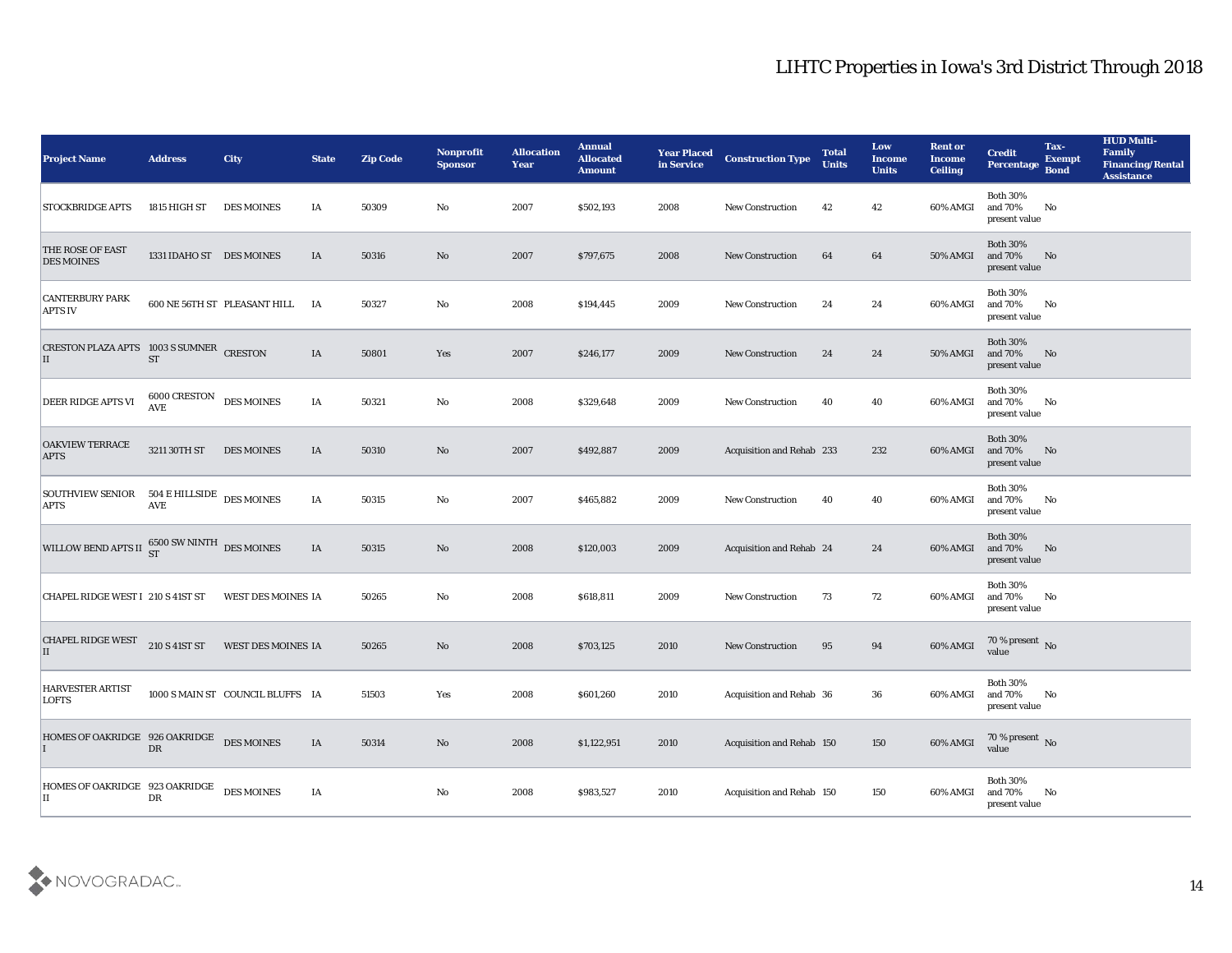| <b>Project Name</b>                                                  | <b>Address</b>                                 | <b>City</b>                   | <b>State</b> | <b>Zip Code</b> | Nonprofit<br><b>Sponsor</b> | <b>Allocation</b><br><b>Year</b> | <b>Annual</b><br><b>Allocated</b><br><b>Amount</b> | <b>Year Placed</b><br>in Service | <b>Construction Type</b>        | <b>Total</b><br><b>Units</b> | Low<br><b>Income</b><br><b>Units</b> | <b>Rent or</b><br><b>Income</b><br><b>Ceiling</b> | <b>Credit</b><br><b>Percentage</b>          | Tax-<br><b>Exempt</b><br><b>Bond</b> | <b>HUD Multi-</b><br>Family<br><b>Financing/Rental</b><br><b>Assistance</b> |
|----------------------------------------------------------------------|------------------------------------------------|-------------------------------|--------------|-----------------|-----------------------------|----------------------------------|----------------------------------------------------|----------------------------------|---------------------------------|------------------------------|--------------------------------------|---------------------------------------------------|---------------------------------------------|--------------------------------------|-----------------------------------------------------------------------------|
| <b>MELBOURNE APTS</b><br><b>PHASE I</b>                              | 5515 SE 14TH ST DES MOINES                     |                               | IA           | 50320           | No                          | 2008                             | \$1,095,920                                        | 2010                             | <b>New Construction</b>         | 84                           | 84                                   | 60% AMGI                                          | $70\,\%$ present $\,$ No value              |                                      |                                                                             |
| <b>MARTIN LUTHER KING</b><br><b>BRICKSTONE</b><br><b>DEVELOPMENT</b> | 1039 19TH ST                                   | <b>DES MOINES</b>             | IA           | 50314           | No                          | 2010                             | \$214,286                                          | 2010                             | <b>New Construction</b>         | 18                           | 18                                   | 60% AMGI                                          | $70\,\%$ present $\,$ No value              |                                      |                                                                             |
| RD PRESERVATION II                                                   | 426 428 W<br><b>MILLS ST</b>                   | <b>WINTERSET</b>              | IA           |                 | Yes                         | 2008                             | \$224,795                                          | 2010                             | <b>Acquisition and Rehab 72</b> |                              | 72                                   | 60% AMGI                                          | <b>Both 30%</b><br>and 70%<br>present value | No                                   |                                                                             |
| <b>RUMELY LOFTS</b>                                                  | 104 SW FOURTH $_{\rm DES~MOINES}$<br><b>ST</b> |                               | IA           | 50309           | No                          | 2008                             | \$1,269,284                                        | 2010                             | Acquisition and Rehab 66        |                              | 66                                   | 60% AMGI                                          | <b>Both 30%</b><br>and 70%<br>present value | No                                   |                                                                             |
| <b>WHISPER RIDGE</b>                                                 | 9005<br><b>BLVD</b>                            | BRIDGEWOOD WEST DES MOINES IA |              | 50266           | No                          | 2008                             | \$3,000,000                                        | 2010                             | <b>New Construction</b>         | 208                          | 208                                  | 60% AMGI                                          | $70\,\%$ present $\,$ No value              |                                      |                                                                             |
| WILLOW BEND APTS I                                                   | 6616 SW NINTH<br>ST                            | <b>DES MOINES</b>             | IA           | 50315           | No                          | 2008                             | \$312,500                                          | 2010                             | Acquisition and Rehab 59        |                              | 58                                   | 60% AMGI                                          | <b>Both 30%</b><br>and 70%<br>present value | No                                   |                                                                             |
| HOMETOWN HARBOR 560 SE BRICK<br><b>WAUKEE</b>                        | DR                                             | <b>WAUKEE</b>                 | IA           | 50263           | No                          | 2009                             | \$2,964,572                                        | 2011                             | <b>New Construction</b>         | 116                          | 116                                  | 60% AMGI                                          | $70\%$ present No<br>value                  |                                      | No                                                                          |
| <b>EAST DES MOINES</b><br><b>REHAB</b>                               | 1441 DES<br><b>MOINES ST</b>                   | DES MOINES                    | IA           | 50316           | Yes                         | 2009                             | \$631,389                                          | 2011                             | Acquisition and Rehab 60        |                              | 60                                   | 60% AMGI                                          | 70 % present $\,$ No $\,$<br>value          |                                      | No                                                                          |
| <b>SOUTH VIEW SENIOR</b><br><b>APTS II</b>                           | 1900 SIXTH AVE DES MOINES                      |                               | IA           |                 | No                          | 2010                             | \$660,873                                          | 2011                             | <b>New Construction</b>         | 40                           | 40                                   | 60% AMGI                                          | $70\,\%$ present $\,$ No value              |                                      | No                                                                          |
| <b>WAUKEE FAMILY</b><br>HOUSING                                      | 1300 SE JACOB WAUKEE                           |                               | IA           | 50263           | No                          | 2010                             | \$1,974,063                                        | 2011                             | <b>New Construction</b>         | 90                           | 90                                   | 60% AMGI                                          | 70 % present $\,$ No $\,$<br>value          |                                      | No                                                                          |
| <b>RIVERPOINT LOFTS</b>                                              | <b>340 SW</b><br><b>SEVENTH ST</b>             | <b>DES MOINES</b>             | IA           | 50309           | No                          | 2010                             | \$1,458,617                                        | 2011                             | Acquisition and Rehab 91        |                              | 91                                   | 60% AMGI and 70%                                  | <b>Both 30%</b><br>present value            | No                                   | No                                                                          |
| <b>PRAIRIE VILLAGE OF</b><br>ADEL                                    | 600 S 12TH ST ADEL                             |                               | $\rm I A$    | 50003           | $\mathbf {No}$              | 2010                             | \$149,441                                          | 2011                             | Acquisition and Rehab 24        |                              | 23                                   | 60% AMGI                                          | $30\,\%$ present $\,$ No value              |                                      | $\mathbf{No}$                                                               |
| <b>GRIMES PARK II</b>                                                | <b>155 NW</b><br>MAPLEWOOD<br>DR               | <b>GRIMES</b>                 | IA           | 50111           | $\mathbf {No}$              | 1992                             | $\$0$                                              | 2011                             | Not Indicated                   | 24                           | 24                                   |                                                   | Not<br>Indicated                            |                                      |                                                                             |

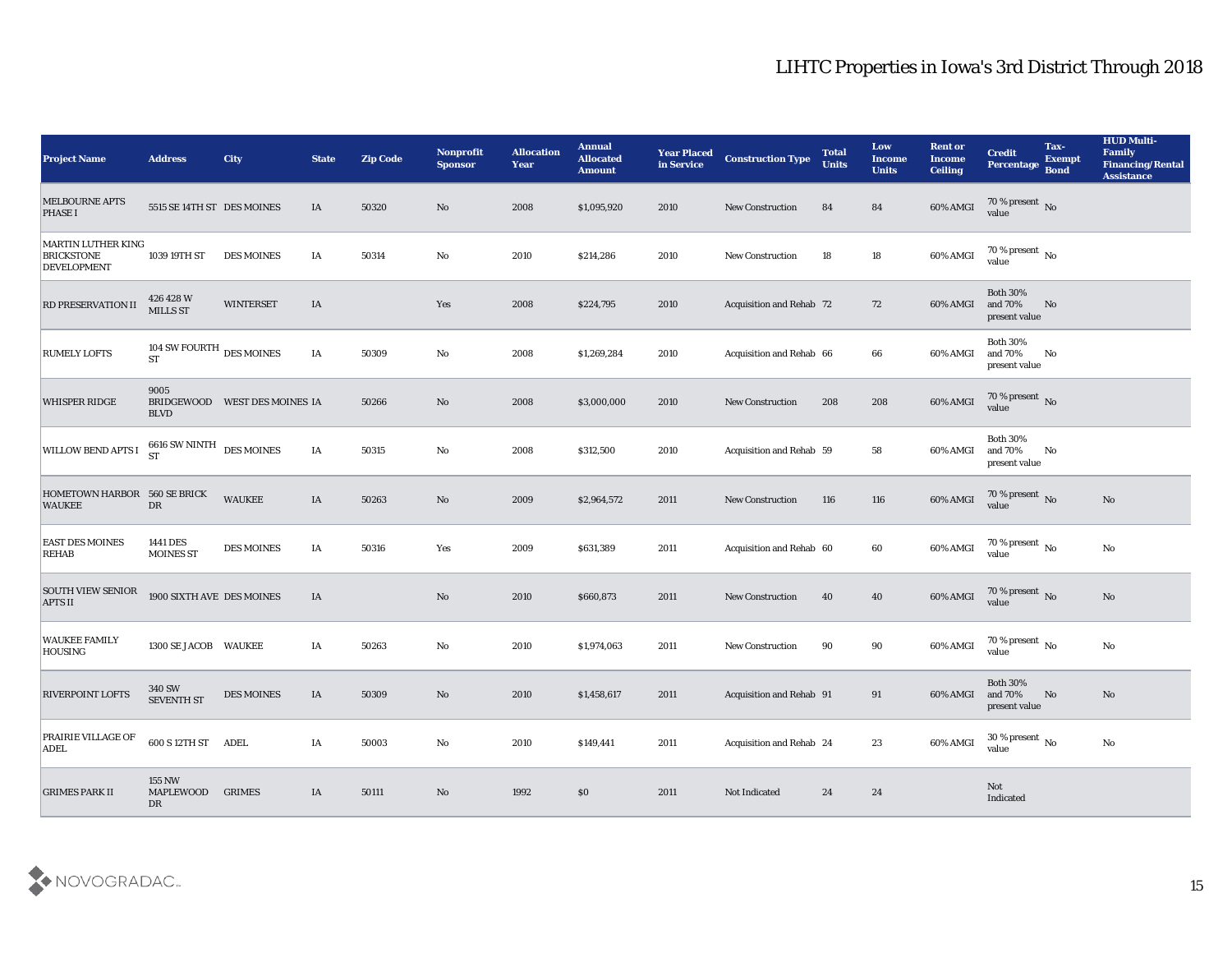| <b>Project Name</b>                                                                                                           | <b>Address</b>                          | <b>City</b>                            | <b>State</b> | <b>Zip Code</b> | Nonprofit<br><b>Sponsor</b> | <b>Allocation</b><br><b>Year</b> | <b>Annual</b><br><b>Allocated</b><br><b>Amount</b> | <b>Year Placed</b><br>in Service | <b>Construction Type</b>  | <b>Total</b><br><b>Units</b> | Low<br><b>Income</b><br><b>Units</b> | <b>Rent or</b><br><b>Income</b><br><b>Ceiling</b> | <b>Credit</b><br><b>Percentage</b>          | Tax-<br><b>Exempt</b><br><b>Bond</b> | <b>HUD Multi-</b><br>Family<br><b>Financing/Rental</b><br><b>Assistance</b> |
|-------------------------------------------------------------------------------------------------------------------------------|-----------------------------------------|----------------------------------------|--------------|-----------------|-----------------------------|----------------------------------|----------------------------------------------------|----------------------------------|---------------------------|------------------------------|--------------------------------------|---------------------------------------------------|---------------------------------------------|--------------------------------------|-----------------------------------------------------------------------------|
| <b>COTTAGES AT</b><br>JOHNSTON COMMONS                                                                                        | 5814<br>NORTHGLENN JOHNSTON<br>DR       |                                        | IA           | 50131           | No                          | 2010                             | \$588,988                                          | 2011                             | <b>New Construction</b>   | 31                           | 31                                   | 60% AMGI                                          | 70 % present $\overline{N_0}$<br>value      |                                      | No                                                                          |
| $\begin{tabular}{lllll} MITCHELIVILLE { PARK} & & & & \\ & 401 CTR AVES & MITCHELLVILLE & IA \\ \end{tabular}$<br><b>APTS</b> |                                         |                                        |              | 50169           | Yes                         | 2010                             | \$138,391                                          | 2011                             | Acquisition and Rehab 24  |                              | 24                                   | 60% AMGI                                          | <b>Both 30%</b><br>and 70%<br>present value | No                                   | No                                                                          |
| <b>THE IOWANA</b>                                                                                                             | 203W<br>MONTGOMERY CRESTON<br><b>ST</b> |                                        | IA           | 50801           | No                          | 2010                             | \$393,151                                          | 2011                             | Acquisition and Rehab 24  |                              | 24                                   | 60% AMGI                                          | 70 % present $\,$ No $\,$<br>value          |                                      | No                                                                          |
| <b>WOODLAND WEST</b><br><b>APTS</b>                                                                                           | 3405<br><b>WOODLAND</b><br><b>AVE</b>   | WEST DES MOINES IA                     |              | 50266           | No                          | 2010                             | \$618,957                                          | 2011                             | Acquisition and Rehab 48  |                              | 38                                   | 60% AMGI                                          | $\frac{70\%}{\text{value}}$ No              |                                      | No                                                                          |
| <b>NORWALK &amp; GRIMES</b><br><b>PARKS II</b>                                                                                | 900 E 17TH ST NORWALK                   |                                        | IA           | 50211           | Yes                         | 2010                             | \$262,042                                          | 2011                             | Acquisition and Rehab 40  |                              | 40                                   | 60% AMGI                                          | 30 % present $\,$ No $\,$<br>value          |                                      | $\mathbf{N}\mathbf{o}$                                                      |
| MARTIN LUTHER KING $_{1051}$ 19TH ST<br><b>BRICKSTONE II</b>                                                                  |                                         | <b>DES MOINES</b>                      | IA           | 50314           | No                          | 2010                             | \$543,681                                          | 2011                             | <b>New Construction</b>   | 30                           | 30                                   | 60% AMGI                                          | $70$ % present $\,$ No value                |                                      | No                                                                          |
| YMCA SUPPORTIVE<br><b>HOUSING</b>                                                                                             | 2 SW NINTH ST DES MOINES                |                                        | IA           | 50309           | Yes                         | 2009                             | \$1,433,913                                        | 2011                             | <b>New Construction</b>   | 140                          | 140                                  | 60% AMGI                                          | $70\,\%$ present $\,$ No value              |                                      | No                                                                          |
| <b>THE ROSE OF</b><br><b>COUNCIL BLUFFS</b>                                                                                   | 2306<br>SHERWOOD DR                     | COUNCIL BLUFFS IA                      |              | 51503           | No                          | 2009                             | \$1,084,561                                        | 2011                             | <b>New Construction</b>   | 76                           | 76                                   | 60% AMGI                                          | 70 % present No<br>value                    |                                      | No                                                                          |
| <b>CRESTVIEW TERRACE</b>                                                                                                      | RD                                      | $916$ ASHWORTH $\,$ WEST DES MOINES 1A |              | 50265           | No                          | 2009                             | \$991,178                                          | 2011                             | Acquisition and Rehab 55  |                              | 55                                   | 60% AMGI                                          | <b>Both 30%</b><br>and 70%<br>present value | No                                   | No                                                                          |
| <b>AFTON PARK APTS</b>                                                                                                        | 910 N CLAYTON AFTON<br><b>ST</b>        |                                        | IA           | 50830           | Yes                         | 2010                             | \$270,000                                          | 2012                             | Acquisition and Rehab 40  |                              | 38                                   | 60% AMGI                                          | <b>Both 30%</b><br>and 70%<br>present value | No                                   | No                                                                          |
| CAPITOL CITY<br><b>DUPLEXES</b>                                                                                               | 3600 SE 11TH ST DES MOINES              |                                        | IA           | 50315           | Yes                         | 2011                             | \$239,856                                          | 2012                             | Acquisition and Rehab 16  |                              | 16                                   | 60% AMGI                                          | <b>Both 30%</b><br>and 70%<br>present value | No                                   | No                                                                          |
| CEDARBROOKE PLACE 2503 CEDAR ST NORWALK<br><b>APTS</b>                                                                        |                                         |                                        | $\rm IA$     | 50211           | $\mathbf {No}$              | 2010                             | \$937,684                                          | 2012                             | New Construction          | 60                           | 60                                   | $60\%$ AMGI                                       | $70$ % present $\,$ No value                |                                      | $\rm\thinspace No$                                                          |
| <b>CROSSWINDS</b>                                                                                                             | 1632 HULL AVE DES MOINES                |                                        | IA           | 50313           | $\mathbf {No}$              | 2010                             | \$905,510                                          | 2012                             | Acquisition and Rehab 120 |                              | 119                                  | 60% AMGI                                          | <b>Both 30%</b><br>and 70%<br>present value | No                                   | $\rm\thinspace No$                                                          |

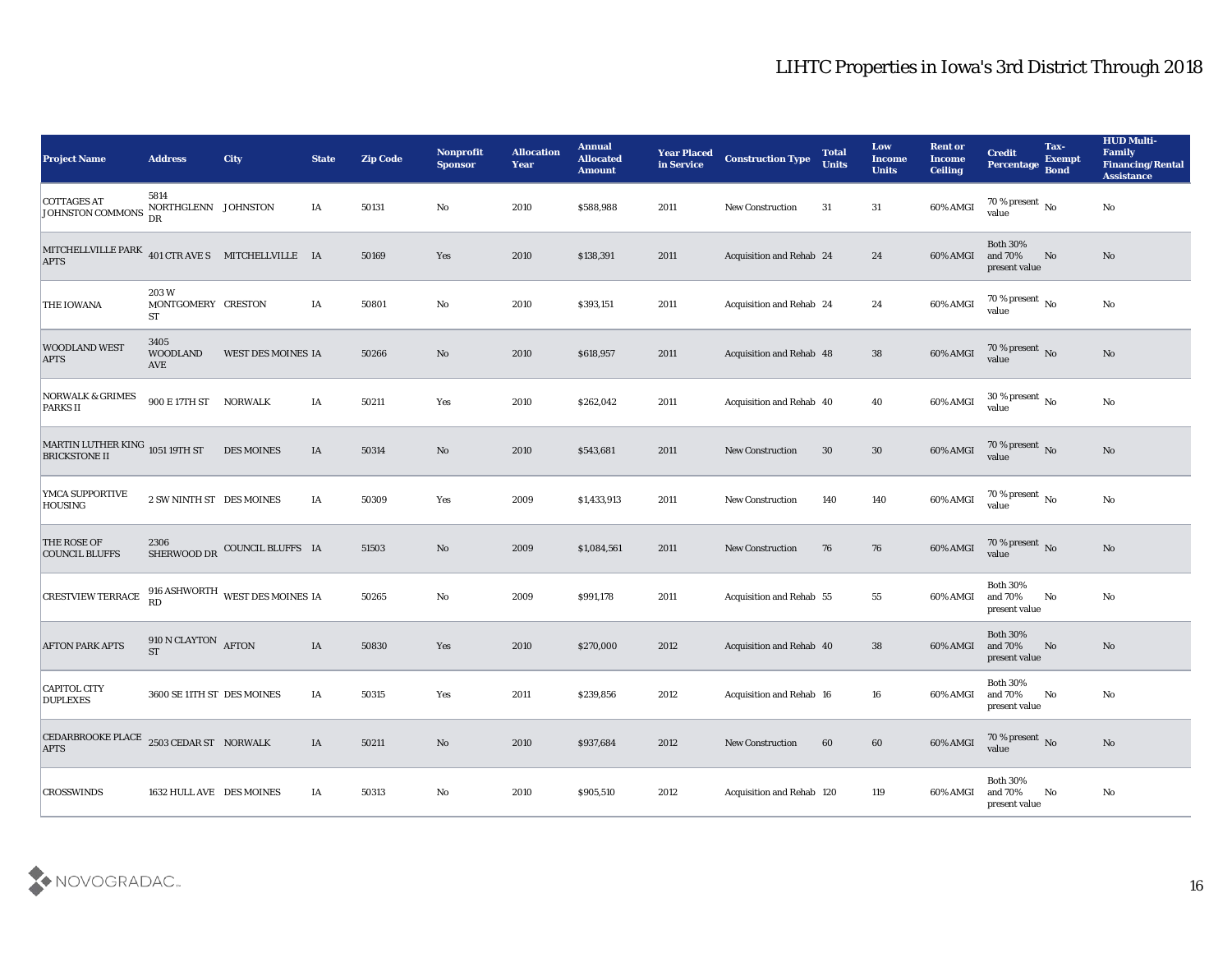| <b>Project Name</b>                                    | <b>Address</b>                 | <b>City</b>       | <b>State</b> | <b>Zip Code</b> | Nonprofit<br><b>Sponsor</b> | <b>Allocation</b><br><b>Year</b> | <b>Annual</b><br><b>Allocated</b><br><b>Amount</b> | <b>Year Placed</b><br>in Service | <b>Construction Type</b> | <b>Total</b><br><b>Units</b> | Low<br><b>Income</b><br><b>Units</b> | <b>Rent or</b><br><b>Income</b><br><b>Ceiling</b> | <b>Credit</b><br>Percentage Bond            | Tax-<br><b>Exempt</b>  | <b>HUD Multi-</b><br>Family<br><b>Financing/Rental</b><br><b>Assistance</b> |
|--------------------------------------------------------|--------------------------------|-------------------|--------------|-----------------|-----------------------------|----------------------------------|----------------------------------------------------|----------------------------------|--------------------------|------------------------------|--------------------------------------|---------------------------------------------------|---------------------------------------------|------------------------|-----------------------------------------------------------------------------|
| <b>FLETCHER ESTATES</b>                                | 205 NE HAYES<br>${\rm DR}$     | <b>ANKENY</b>     | IA           | 50021           | No                          | 2011                             | \$838,267                                          | 2012                             | <b>New Construction</b>  | 48                           | 48                                   | 60% AMGI                                          | $70\,\%$ present $\,$ No value              |                        | No                                                                          |
| <b>FOREST &amp; FIELDS</b>                             | 2104 FOREST<br>AVE             | <b>DES MOINES</b> | IA           | 50311           | Yes                         | 2011                             | \$580,804                                          | 2012                             | <b>New Construction</b>  | 28                           | 28                                   | 60% AMGI                                          | $70\,\%$ present $\,$ No value              |                        | $\mathbf{N}\mathbf{o}$                                                      |
| <b>FORT DES MOINES</b><br><b>SENIOR HOUSING</b>        | 505 ARMY POST DES MOINES<br>RD |                   | IA           | 50315           | No                          | 2010                             | \$1,013,602                                        | 2012                             | New Construction         | 60                           | 60                                   | $60\%$ AMGI                                       | $70\,\%$ present $\,$ No value              |                        | No                                                                          |
| <b>GOOD LIFE</b><br>RETIREMENT CENTER RD               | 1313 WRIGHT                    | <b>NORWALK</b>    | IA           | 50211           | $\mathbf{No}$               | 2010                             | \$200,228                                          | 2012                             | Acquisition and Rehab 56 |                              | 56                                   | 60% AMGI                                          | <b>Both 30%</b><br>and 70%<br>present value | $\mathbf{N}\mathbf{o}$ | No                                                                          |
| <b>MEADOW VISTA</b><br><b>PARKSIDE</b>                 | 2647 17TH ST<br>SW             | <b>ALTOONA</b>    | IA           | 50009           | No                          | 2010                             | \$1,228,534                                        | 2012                             | <b>New Construction</b>  | 59                           | 59                                   | 60% AMGI                                          | $70\,\%$ present $\,$ No value              |                        | No                                                                          |
| <b>MEADOW VISTA</b><br><b>SENIOR VILLAS</b>            | 1806 28TH AVE<br>SW            | <b>ALTOONA</b>    | IA           | 50009           | $\mathbf{No}$               | 2010                             | \$943,785                                          | 2012                             | <b>New Construction</b>  | 50                           | 50                                   | 60% AMGI                                          | $70\,\%$ present $\,$ No value              |                        | $\mathbf{N}\mathbf{o}$                                                      |
| <b>PARKWINDS</b>                                       | $3600\,\mathrm{E}$ DOUGLAS AVE | DES MOINES        | IA           | 50317           | No                          | 2009                             | \$731,035                                          | 2012                             | Acquisition and Rehab 96 |                              | 95                                   | 60% AMGI                                          | <b>Both 30%</b><br>and 70%<br>present value | No                     | No                                                                          |
| PRAIRIE WINDS                                          | <b>2201 E PARK</b><br>AVE      | DES MOINES        | IA           | 50320           | No                          | 2010                             | \$560,131                                          | 2012                             | Acquisition and Rehab 72 |                              | 71                                   | 60% AMGI                                          | <b>Both 30%</b><br>and 70%<br>present value | No                     | No                                                                          |
| <b>CHRIST THE KING</b><br><b>SENIOR HOUSING</b>        | 5711 SW NINTH<br><b>ST</b>     | <b>DES MOINES</b> | IA           | 50315           | No                          | 2010                             | \$510,244                                          | 2012                             | New Construction         | 28                           | 28                                   | 60% AMGI                                          | $70\,\%$ present $\,$ No value              |                        | No                                                                          |
| <b>OLIVE STREET</b><br><b>BRICKSTONE</b>               | 1710 HIGH ST                   | <b>DES MOINES</b> | IA           | 50309           | No                          | 2010                             | \$323,083                                          | 2012                             | <b>New Construction</b>  | 21                           | 21                                   | 60% AMGI                                          | $70\,\%$ present $\,$ No value              |                        | No                                                                          |
| CRANE ARTISTS LOFTS $\frac{1440}{ST}$ WALNUT           |                                | DES MOINES        | IA           | 50309           | No                          | 2011                             | \$1,004,762                                        | 2012                             | Acquisition and Rehab 36 |                              | 30                                   | 60% AMGI and 70%                                  | <b>Both 30%</b><br>present value            | No                     | No                                                                          |
| <b>SOUTHWINDS APTS</b>                                 | 1264 CUMMINS DES MOINES<br>RD  |                   | $\rm IA$     | 50315           | $\mathbf {No}$              | 2010                             | \$483,052                                          | 2012                             | Acquisition and Rehab 60 |                              | 58                                   | 60% AMGI                                          | <b>Both 30%</b><br>and 70%<br>present value | $\mathbf{N}\mathbf{o}$ | No                                                                          |
| BAKER CREEK SENIOR 4560 HUBBELL DES MOINES<br>LIVING I | AVE                            |                   | IA           | 50317           | $\rm\thinspace No$          | 2012                             | \$872,536                                          | 2013                             | <b>New Construction</b>  | 33                           | 33                                   | 60% AMGI                                          | $70\,\%$ present $\,$ No value              |                        | No                                                                          |

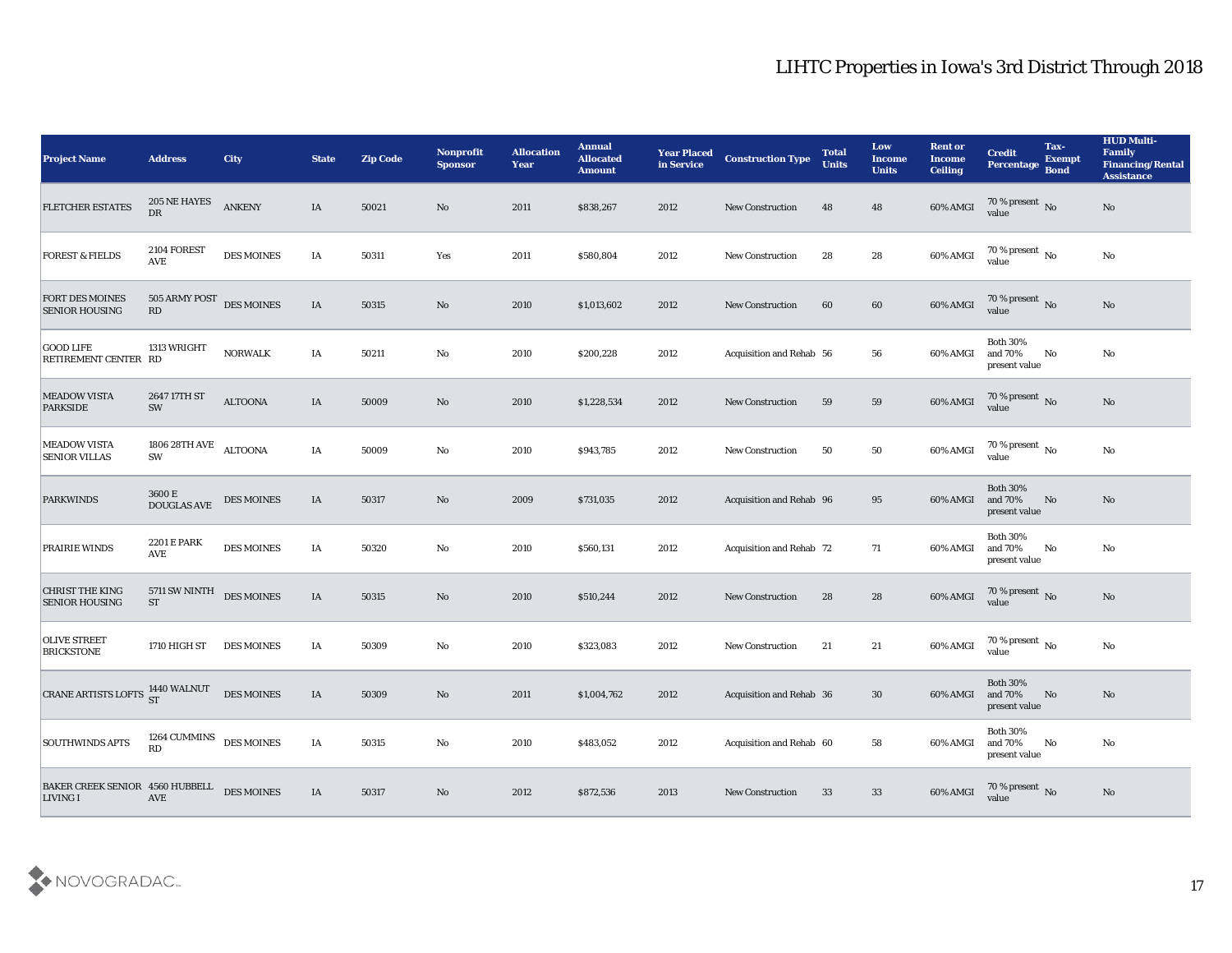| <b>Project Name</b>                               | <b>Address</b>                                                                          | <b>City</b>                     | <b>State</b> | <b>Zip Code</b> | <b>Nonprofit</b><br><b>Sponsor</b> | <b>Allocation</b><br><b>Year</b> | <b>Annual</b><br><b>Allocated</b><br><b>Amount</b> | <b>Year Placed</b><br>in Service | <b>Construction Type</b>  | <b>Total</b><br><b>Units</b> | Low<br><b>Income</b><br><b>Units</b> | <b>Rent or</b><br><b>Income</b><br><b>Ceiling</b> | <b>Credit</b><br>Percentage Bond            | Tax-<br><b>Exempt</b> | <b>HUD Multi-</b><br>Family<br><b>Financing/Rental</b><br><b>Assistance</b> |
|---------------------------------------------------|-----------------------------------------------------------------------------------------|---------------------------------|--------------|-----------------|------------------------------------|----------------------------------|----------------------------------------------------|----------------------------------|---------------------------|------------------------------|--------------------------------------|---------------------------------------------------|---------------------------------------------|-----------------------|-----------------------------------------------------------------------------|
| <b>BEACON PLACE</b>                               |                                                                                         | 2400 S19TH ST COUNCIL BLUFFS IA |              | 51501           | Yes                                | 2011                             | \$1,394,870                                        | 2013                             | <b>New Construction</b>   | 40                           | 40                                   | 60% AMGI                                          | 70 % present $\overline{N_0}$<br>value      |                       | No                                                                          |
| <b>CORNERSTONE</b><br><b>COMMONS</b>              | 6365 MERLE<br><b>HAY RD</b>                                                             | <b>JOHNSTON</b>                 | IA           | 50131           | No                                 | 2011                             | \$1,865,738                                        | 2013                             | New Construction          | 62                           | 55                                   | 60% AMGI                                          | $70\,\%$ present $\,$ No value              |                       | No                                                                          |
| <b>DES MOINES</b><br><b>GREYSTONE HOMES</b><br>LP | 1160 MLK JR<br><b>PKWY</b>                                                              | <b>DES MOINES</b>               | IA           | 50314           | No                                 | 2011                             | \$674,256                                          | 2013                             | <b>New Construction</b>   | 26                           | 26                                   | 60% AMGI                                          | 30 % present $\,$ No $\,$<br>value          |                       | No                                                                          |
| MEADOWLARK PLACE<br><b>APTS</b>                   | 1120 SE 11TH ST GRIMES                                                                  |                                 | IA           | 50111           | No                                 | 2012                             | \$1,114,612                                        | 2013                             | <b>New Construction</b>   | 84                           | 84                                   | 60% AMGI                                          | $70\,\%$ present $\,$ No value              |                       | No                                                                          |
| <b>MELBOURNE APTS</b><br><b>PHASE II</b>          | 5515 SE 14TH ST DES MOINES                                                              |                                 | IA           | 50320           | No                                 | 2012                             | \$1,284,836                                        | 2013                             | <b>New Construction</b>   | 62                           | 62                                   | 60% AMGI                                          | 70 % present $\,$ No $\,$<br>value          |                       | $\mathbf{N}\mathbf{o}$                                                      |
| THE CREST AT BAKER 4560 HUBBELL<br><b>CREEK</b>   | <b>AVE</b>                                                                              | <b>DES MOINES</b>               | IA           | 50317           | Yes                                | 2012                             | \$636,945                                          | 2013                             | <b>New Construction</b>   | 60                           | 60                                   | 60% AMGI                                          | $70\,\%$ present $\,$ No value              |                       | No                                                                          |
| <b>ALICE PLACE</b>                                | 255 SE BRICK<br><b>DRIVE</b>                                                            | <b>WAUKEE</b>                   | IA           | 50263-8428      | No                                 | 2013                             | \$745,634                                          | 2014                             | <b>New Construction</b>   | 59                           | 55                                   | 60% AMGI                                          | 70 % present $\,$ No $\,$<br>value          |                       | No                                                                          |
| <b>BROADWAY HEIGHTS</b><br><b>APARTMENTS I</b>    | 4282 E 50TH ST DES MOINES                                                               |                                 | IA           | 50317-4779      | No                                 | 2013                             | \$486,469                                          | 2014                             | <b>New Construction</b>   | 65                           | 65                                   | 60% AMGI                                          | 70 % present No<br>value                    |                       | No                                                                          |
| <b>MELBOURNE</b><br><b>APARTMENTS III</b>         | 5515 SE 14TH ST DES MOINES                                                              |                                 | IA           | 50320-1619      | No                                 | 2013                             | \$713,216                                          | 2014                             | <b>New Construction</b>   | 72                           | 72                                   | 60% AMGI                                          | 70 % present $\,$ No $\,$<br>value          |                       | No                                                                          |
| <b>BLOOMSBURY</b><br><b>VILLAGE</b>               | <b>1440 E GRAND</b><br>AVE                                                              | <b>DES MOINES</b>               | IA           | 50316-3825      | Yes                                | 2013                             | \$392,280                                          | 2014                             | Acquisition and Rehab 30  |                              | 30                                   | 60% AMGI                                          | <b>Both 30%</b><br>and 70%<br>present value | No                    | No                                                                          |
| <b>SOUTHERN MEADOWS</b><br><b>HOMES</b>           | 2800 SE 8TH ST DES MOINES                                                               |                                 | IA           | 50315-1813      | No                                 | 2012                             | \$593,471                                          | 2014                             | New Construction          | 38                           | 38                                   | 60% AMGI                                          | 70 % present $\,$ No $\,$<br>value          |                       | No                                                                          |
| PLYMOUTH PLACE                                    | $4111$ INGERSOLL $% \left\vert \left( \mathcal{A}\right) \right\vert$ DES MOINES AVENUE |                                 | IA           | 50312-2726      | Yes                                | 2012                             | \$798,313                                          | 2014                             | Acquisition and Rehab 131 |                              | 106                                  | 60% AMGI                                          | Both $30\%$<br>and $70\%$<br>present value  | No                    | No                                                                          |
| ELSIE MASON MANOR 430 GRAND AVE DES MOINES        |                                                                                         |                                 | IA           | 50309-2326      | Yes                                | 2012                             | \$799,920                                          | 2014                             | Acquisition and Rehab 150 |                              | $150\,$                              | 60% AMGI                                          | 30 % present $\,$ No $\,$<br>value          |                       | $\rm\thinspace No$                                                          |

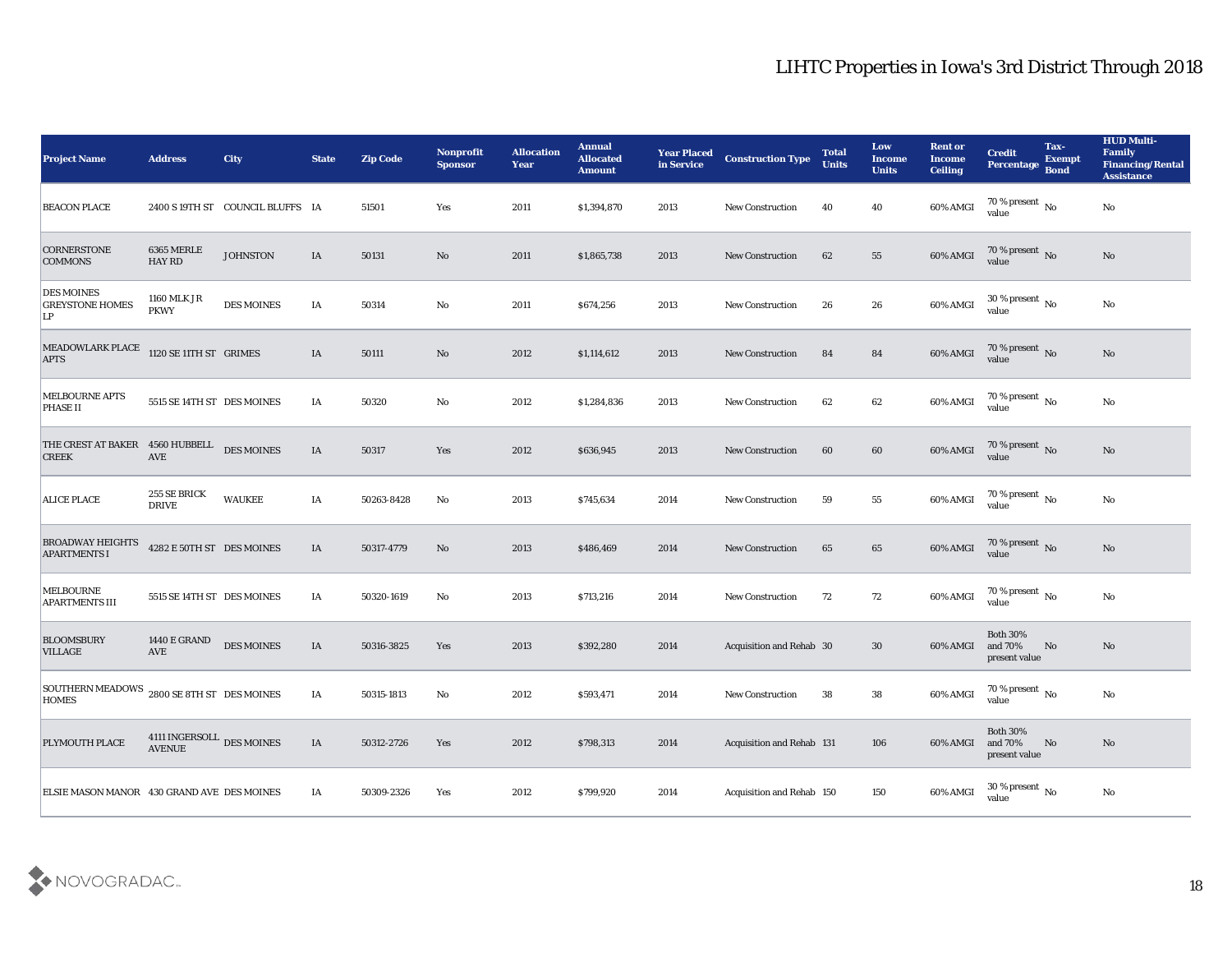| <b>Project Name</b>                           | <b>Address</b>                   | <b>City</b>                     | <b>State</b> | <b>Zip Code</b> | Nonprofit<br><b>Sponsor</b>   | <b>Allocation</b><br><b>Year</b> | <b>Annual</b><br><b>Allocated</b><br><b>Amount</b> | <b>Year Placed</b><br>in Service | <b>Construction Type</b>  | <b>Total</b><br><b>Units</b> | Low<br><b>Income</b><br><b>Units</b> | <b>Rent or</b><br><b>Income</b><br><b>Ceiling</b> | <b>Credit</b><br>Percentage                 | Tax-<br><b>Exempt</b><br><b>Bond</b> | <b>HUD Multi-</b><br>Family<br><b>Financing/Rental</b><br><b>Assistance</b> |
|-----------------------------------------------|----------------------------------|---------------------------------|--------------|-----------------|-------------------------------|----------------------------------|----------------------------------------------------|----------------------------------|---------------------------|------------------------------|--------------------------------------|---------------------------------------------------|---------------------------------------------|--------------------------------------|-----------------------------------------------------------------------------|
| <b>HILLTOP I</b>                              | 3720 E<br>DOUGLAS AVE            | <b>DES MOINES</b>               | IA           | 50317-4337      | No                            | 2013                             | \$353,987                                          | 2015                             | <b>New Construction</b>   | 36                           | 32                                   | 60% AMGI                                          | $\frac{70\%}{\text{value}}$ No              |                                      | No                                                                          |
| <b>HILLTOP SENIOR</b>                         | 3720 E<br><b>DOUGLAS AVE</b>     | <b>DES MOINES</b>               | IA           | 50317-4337      | No                            | 2013                             | \$646,374                                          | 2015                             | <b>New Construction</b>   | 62                           | 55                                   | 60% AMGI                                          | $70\,\%$ present $\,$ No value              |                                      | No                                                                          |
| <b>LIGUTTI TOWER</b>                          | 555 5TH<br><b>AVENUE</b>         | <b>DES MOINES</b>               | IA           | 50309-2313      | Yes                           | 2013                             | \$799,920                                          | 2015                             | Acquisition and Rehab 139 |                              | 139                                  | 60% AMGI                                          | 30 % present $\,$ No $\,$<br>value          |                                      | No                                                                          |
| <b>REGENCY VILLA</b><br><b>APARTMENTS</b>     | 1601 REDWOOD ATLANTIC<br>DR      |                                 | IA           | 50022-2466      | Yes                           | 2014                             | \$195,000                                          | 2015                             | Acquisition and Rehab 24  |                              | 20                                   | 60% AMGI                                          | $30\,\%$ present $\,$ No value              |                                      | No                                                                          |
| <b>CANTERBURY</b><br><b>HEIGHTS</b>           |                                  | 755 NE 56TH ST PLEASANT HILL IA |              | 50327-8003      | No                            | 2015                             | \$779,858                                          | 2016                             | New Construction          | 62                           | 55                                   | 60% AMGI                                          | $70\,\%$ present $\,$ No value              |                                      | No                                                                          |
| HAMLIN BELL SENIOR 2023 WILLIS<br>HOUSING     | <b>AVE</b>                       | PERRY                           | IA           | 50220-2143      | No                            | 2015                             | \$517,628                                          | 2017                             | New Construction          | 36                           | 32                                   | 60% AMGI                                          | 70 % present<br>value                       |                                      | No                                                                          |
| <b>MLK CROSSING</b><br>SENIOR APARTMENTS PKWY | 2455 MLK JR                      | <b>DES MOINES</b>               | IA           | 50310-6119      | No                            | 2015                             | \$697,176                                          | 2017                             | <b>New Construction</b>   | 56                           | 50                                   | 60% AMGI                                          | 70 % present<br>value                       |                                      | No                                                                          |
| <b>WILLIS AVENUE</b><br><b>APARTMENTS</b>     | 913 WILLIS AVE PERRY             |                                 | IA           | 50220-9999      | No                            | 2015                             | \$437,799                                          | 2017                             | <b>New Construction</b>   | 38                           | 34                                   | 60% AMGI                                          | 70 % present<br>value                       |                                      | $\rm\thinspace No$                                                          |
| SOUTHRIDGE SENIOR 695 E ARMY<br><b>LOFTS</b>  | POST RD                          | <b>DES MOINES</b>               | IA           | 50315-5942      | No                            | 2015                             | \$704,188                                          | 2017                             | <b>New Construction</b>   | 52                           | 46                                   | 60% AMGI                                          | 70 % present<br>value                       |                                      | No                                                                          |
| THE BRICKSTONES AT<br><b>RIVERBEND</b>        | 513 FOREST AVE DES MOINES        |                                 | IA           | 50314-2828      | Yes                           | 2016                             | \$456,296                                          | 2017                             | <b>New Construction</b>   | 30                           | 27                                   | 60% AMGI                                          | 70 % present<br>value                       |                                      | $\rm\thinspace No$                                                          |
| <b>BLUFFS TOWERS</b><br><b>APARTMENTS</b>     | 38 PEARL ST                      | COUNCIL BLUFFS IA               |              | 51503-0809      | No                            | 2016                             | \$652,700                                          | 2018                             | Acquisition and Rehab 70  |                              | 70                                   | 60% AMGI                                          | 30 % present<br>value                       |                                      | No                                                                          |
| <b>CORINTHIAN</b><br><b>GARDENS</b>           | 1011<br><b>UNIVERSITY</b><br>AVE | <b>DES MOINES</b>               | IA           | 50314-2314      | $\operatorname{\textsc{Yes}}$ | 2016                             | \$748,246                                          | 2018                             | Acquisition and Rehab 75  |                              | 75                                   | 60% AMGI                                          | 30 % present<br>value                       |                                      | ${\bf No}$                                                                  |
| <b>LEGACY PARK</b>                            | 1635 6TH AVE                     | <b>DES MOINES</b>               | IA           | 50314-3364      | No                            | 2016                             | \$0\$                                              | 2018                             | Acquisition and Rehab 76  |                              | 76                                   | 60% AMGI                                          | <b>Both 30%</b><br>and 70%<br>present value |                                      | $\rm\thinspace No$                                                          |